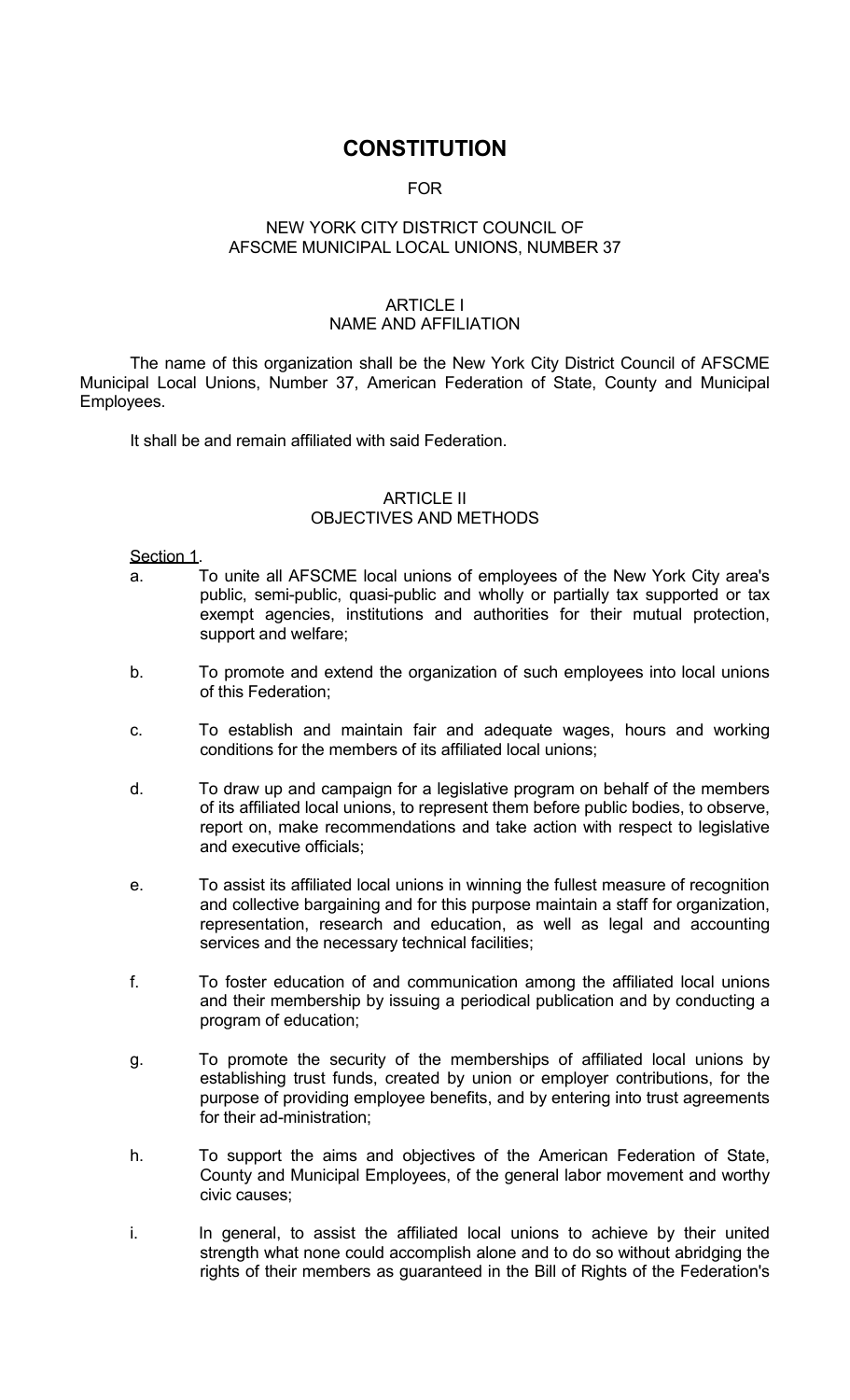#### and the jurisdiction of any affiliated local union. ARTICLE III AFFILIATION AND REVENUE

 Section 1. All AFSCME local unions whose members are employed by New York City, New York and its departments, agencies, authorities, and cultural institutions, and AFSCME local unions whose members are employed by the Judicial Conference in the City of New York, except those whose members are employed in State Negotiating Unit #87, shall be affiliated with this council.

## Section 2.

- a. Effective July 1, 1997, the basic per capita tax upon members of all affiliated local unions within the jurisdiction of the District Council is \$15.20 per month for regular employees and \$7.95 per month for part-time hourly employees whose average work week is 20 hours or less, of which \$0.25 is earmarked for Help Our Own. Effective July 1, 1998, the basic per capita tax shall be increased to \$18.20 per month for regular employees and \$9.55 per month for part-time hourly employees of which \$0.25 per month shall be earmarked for Help Our Own.
- b. In addition to the basic per capita tax an additional per capita tax shall be due and payable as of January 1 of any year, equal to one-half of one percent of the weighted aver-age, computed on a monthly basis and rounded to the nearest five cents of any and all negotiated pay increases for employees represented by any local union which were received in the 12-month period ended the previous June 30. The treasurer shall determine the amount due. Whenever a local union disagrees with any rate of additional per capita tax determined by the treasurer, the dispute shall be promptly submitted to the executive board for an expeditious hearing and final and binding disposition. All such additional per capita taxes whenever established under authority of this constitution shall continue in effect, on a cumulative basis, in addition to the basic per capita tax and without regard to any change therein. Provided, however, that if the application of the provisions of Article IX, Sections 6 and 7 of the International Constitution produces an increase in the per capita tax due the Council from any local, the council shall waive from that local the amount of per capita tax increase produced by the application of this Section 2b, up to the amount of the International increase.
- c. The additional per capita tax payable in addition to the basic per capita until the next succeeding July 1 by any newly affiliated local union shall be the arithmetic average rounded to the nearest five cents, of all additional per capita taxes payable by all other local unions then affiliated with the district council for the month for which the newly affiliated local union first received dues. Additional per capita rates shall be computed separately for regular employees and for part-time hourly employees whose average work week is 20 hours or less.
- d. Temporary increases in the basic per capita tax not to exceed three months in duration may be levied on the affiliated local unions for special purposes by a two-thirds vote of the delegates present and voting at a regular or special meeting of the council upon 15 days' notice.
- e. When a local union acquires the membership of either part-time hourly employees whose work week is 20 hours or less or of regular employees, such category of employees not having been previously included in the local union's membership, the additional per capita due on such newly included category of members shall be determined by the treasurer pro rata, based on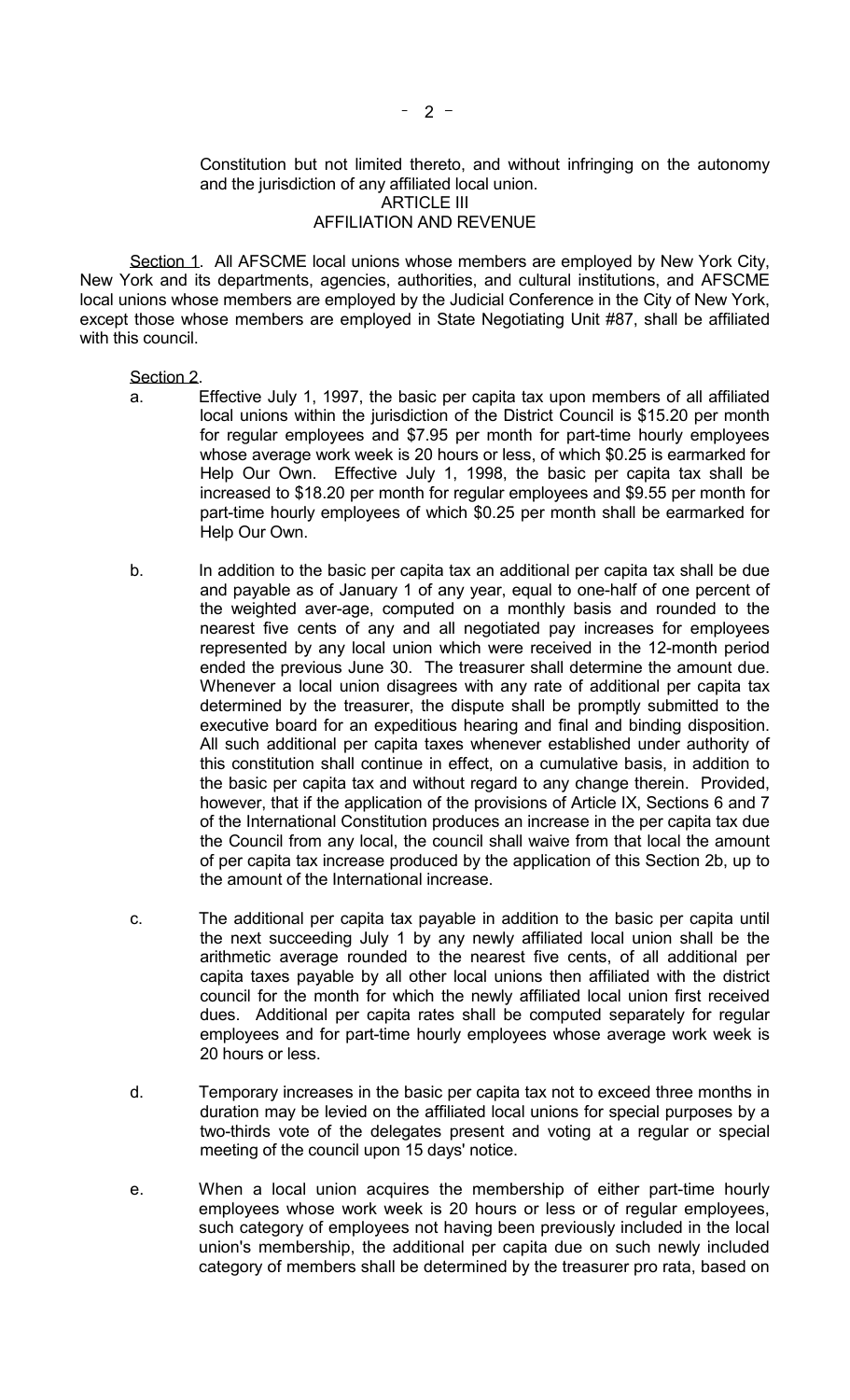the average number of hours worked by both categories.

 f. In the case of affiliated local unions which have merged or split, the treasurer shall determine an equitable rate of additional per capita, consistent with the provisions of this section.

Section 3.

- a. Upon the failure of an affiliated local union to pay any part of the per capita tax and assessment due for any month by the fifteenth (15) day succeeding its receipt of the dues checked off by its employer for that month or by the fifteenth (15) day following the end of that month, whichever is later, without permission of the council's executive board, the treasurer shall report the local union as delinquent to the executive board and so advise the local union. Upon the failure of the local union to remit the delinquent amount by the sixtieth (60) day thereafter without the permission of the executive board such local union shall automatically stand suspended from all privileges and benefits of this council and the treasurer shall so advise the local union and the executive board. Such suspension shall continue in effect until all per capita tax and assessments then due the council shall have been paid or the suspension is revoked by the board or by the delegates in council.
- b. Local unions in violation of the Constitution of the International Union or of this district council or of a lawful decision of the delegates in council may be suspended by the executive board from the benefits and privileges of the council pending a hearing and report by a commission appointed in the same manner as a trial body is appointed pursuant to this constitution upon four days' written notice to the local union involved. Such suspension shall remain in force until revoked by the executive board or the delegates in council.
- c. No action taken pursuant to this section shall prevent the bringing of formal charges based upon the same violation, the holding of a trial and the imposition of a penalty, as pro-vided in the International Constitution.

Section 4.

- a. The council, or the executive board, subject to review by the council, may solicit voluntary pledges and donations to the council or to activities sponsored or endorsed by the council. No donation or pledge may be solicited or accepted by the council which is in effect an increase in the regular per capita tax or a voluntary assessment or partakes of the nature of an increase in per capita tax or of an assessment.
- b. The executive board, subject to approval by the council, and in a manner and for a purpose not inconsistent with this constitution, may agree with an affiliated local union or unions that they pay in full or in part the cost of a specific joint project.
- c. All revenues, however derived, intended for specific purposes shall only be expended for the intended projects and shall be accounted for separately from any other funds of the council. At the termination of any project, a special statement reflecting its operations shall be submitted by the treasurer to the delegates. Any remaining surplus shall then revert to the general fund unless specifically allocated otherwise by the executive board.

#### ARTICLE IV MEETING OF THE COUNCIL DELEGATES

Section 1. The highest governing body of the council shall be the meetings of the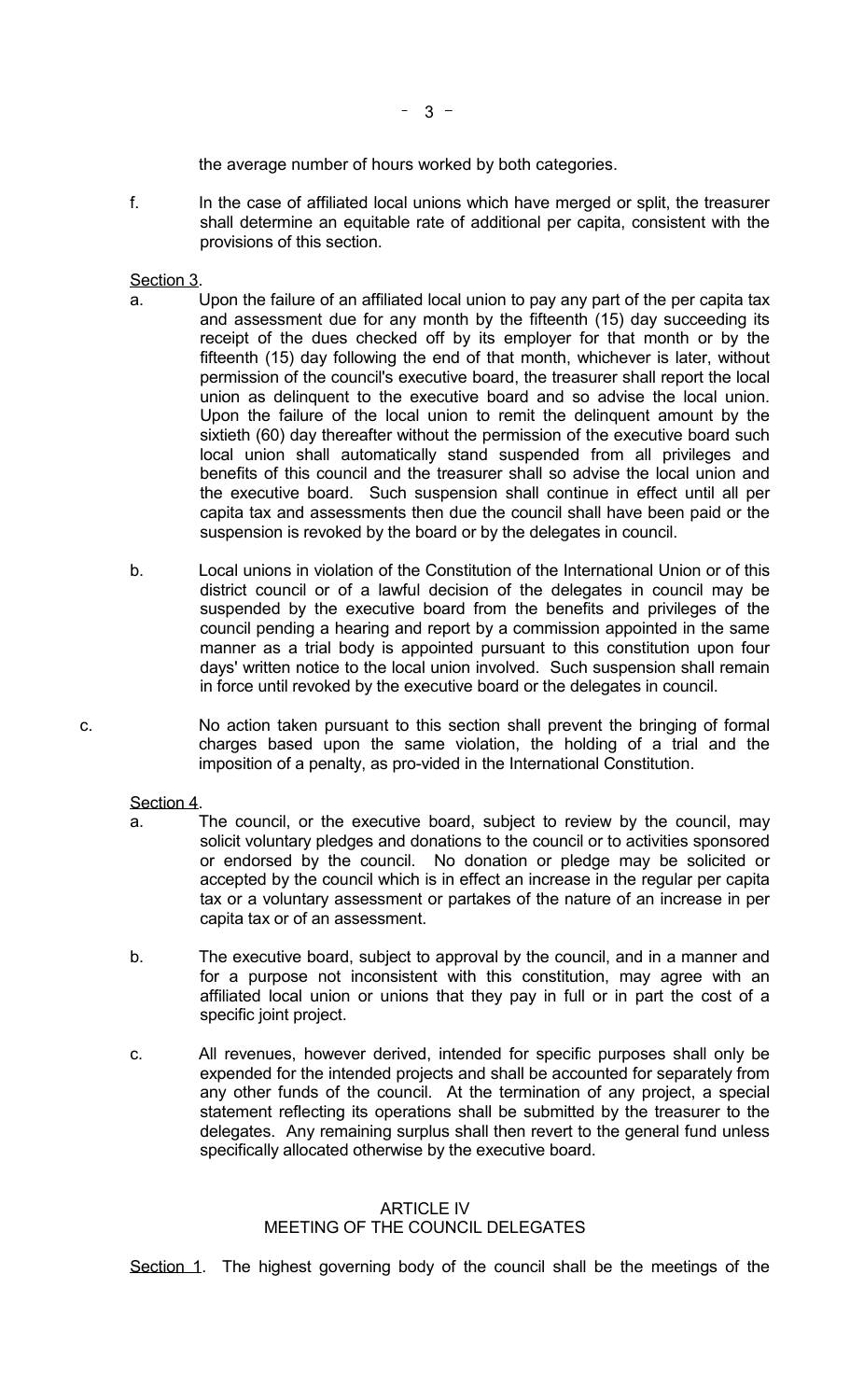council delegates. The dates, times and places of its regular and special meetings shall be set by the council. A regular meeting must be held in every calendar month, except in the months of July, August and December.

Section 2.

- a. Special delegates' meetings of the council may be called by the president or by decision of the executive board, only by written notice mailed by first class mail to all delegates not later than the third business day before the day of such special meeting, stating the date, time, place and purpose of such meeting.
- b. A special meeting of the council delegates may also be called by one-third of the affiliated local unions or by local unions representing one-third of the council's average membership filing a petition therefore with the president, stating the purpose of such meeting. Within three days following the receipt of such petition the council president must call such special meeting, to be held no later than 12 days after the receipt of such petition. Unless it is otherwise provided herein, the president, in the president's discretion, may call any special meeting for the same day and time as a regular meeting or another special meeting.
- c. A quorum for the transaction of business at any regular or special meeting of the council shall consist of at least one delegate from not less than one-third of the affiliated local unions entitled to vote at that meeting.
- d. When unforeseeable circumstances make the holding of any scheduled meeting of the council impossible, the president of the council, by three days' written notice mailed by first class mail or by telegram to all delegates, may change the date of such scheduled meeting, stating the reason therefore, and setting a new date no longer than ten days before or no later than ten days after the originally scheduled meeting.

Section 3. The delegates in council shall be the highest governing body of this council. Excepting as to such matters which this constitution declares to be the prerogative of the executive board or where it specifically eliminates the right of the council delegates to approval or review, all things done by the executive board or by any officer are subject to review by the delegates in council and to their order.

Section 4. The council shall meet openly with due regard for order and decorum. The president with the consent of the council shall appoint a sergeant-at-arms and as many assistants as the president deems necessary. The sergeant-at-arms and the sergeant-at-arms' assistants shall assist the president at the president's discretion in the maintenance of order in connection with the meetings of the council and of its committees.

Section 5. The secretary shall keep or cause to be kept accurate minutes of every council meeting which shall reflect all transactions at such meetings and record the vote on all decisions. Any delegate may have the delegate's vote recorded upon request. The minutes of council meetings shall be reproduced and must be mailed to all dele-gates along with the notice of the next regular meeting.

Section 6. Voting on all matters at meetings of the council shall be ordinarily on the basis of one vote for every delegate present. A roll call shall be held on the demand of any delegate, if seconded by one delegate from each of four other local unions. On a roll call the delegates present from any local shall cast the entire vote it is entitled to according to its voting strength and should any local's dele-gates disagree, such voting strength shall be proportionately divided among them. No fractional votes may be cast. Any indivisible votes remaining shall be cast by the local union president, if present, or in local union president's absence by one of the local's delegates determined by lot.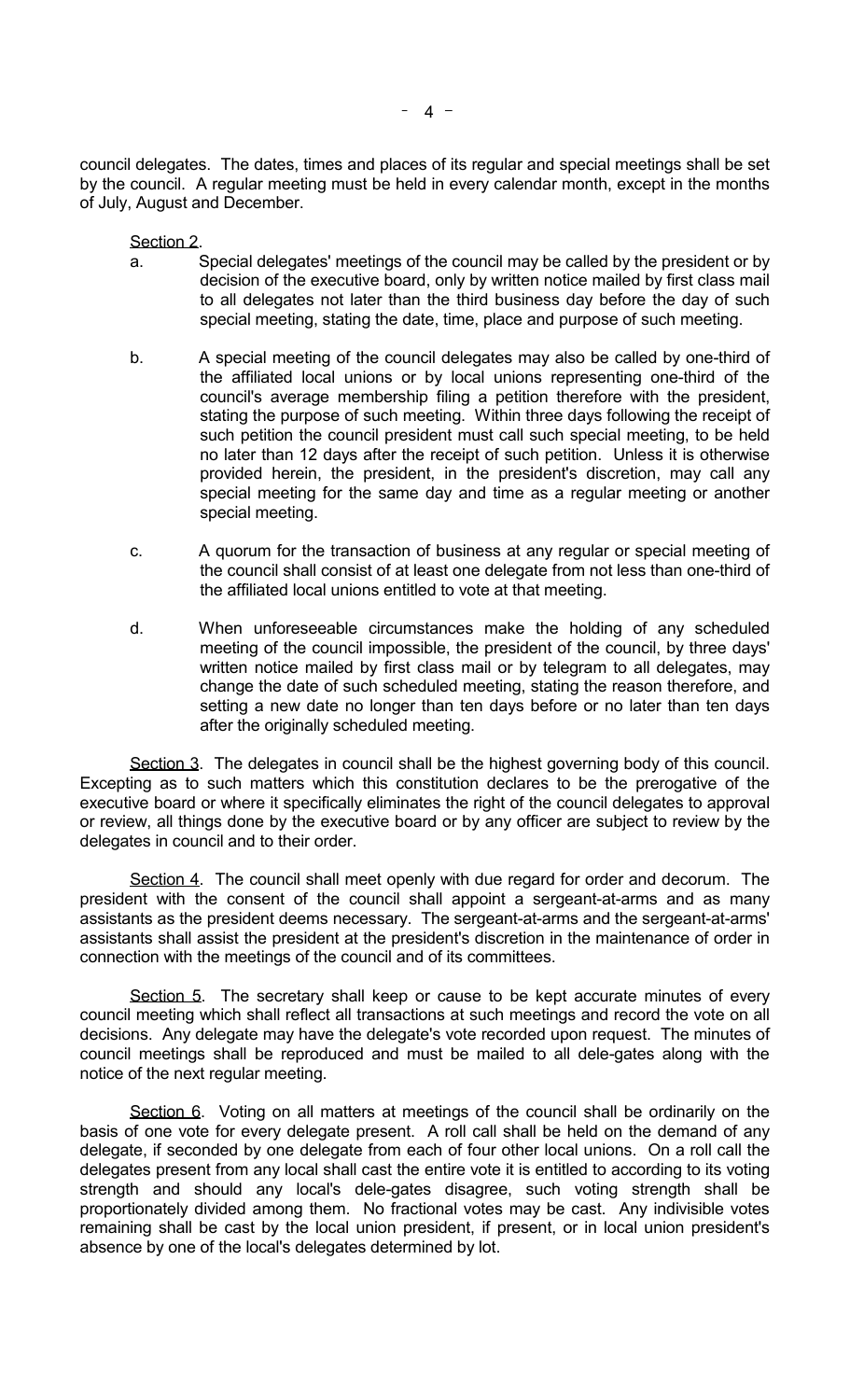Section 7. The council on recommendation of the executive board may seat fraternal delegates with voice but without vote from an authorized organization of retired members.

#### ARTICLE V **COMMITTEES**

Section 1.

- a. The president with the approval of the executive board and the consent of the council shall appoint no fewer than eight delegates to a credentials committee designating one of them its chairperson. The council's secretary shall act as secretary of the credentials committee and be one of its members. No committee member shall be a delegate from the same local union as another committee member, nor be a member of the committee on laws and rules.
- b. The credentials committee shall meet at such times as it may find necessary. At such meetings the chairperson shall submit to the credentials committee all challenges and other pertinent communication received, as provided for in this constitution.
- c. If a challenge is received the credential committee shall examine all documents submitted and hear any parties at interest with full regard to due process but without unreasonably delaying its recommendation. The credentials committee shall make a report and recommendation to the council on the challenge against any delegate.
- d. After hearing the credentials committee's report and recommendation the delegates in council, by majority vote, shall act on the seating of the delegate or delegates. The council shall be the final judge of the qualifications of all its delegates.
- e. Whenever a local union wishes to protest against the voting strength it has been assigned by the treasurer, pursuant to this constitution, and it has been unable to resolve the matter satisfactorily with the treasurer, it may bring its protest in writing to the credentials committee. It shall be dealt with similarly to a delegate's challenge. The credentials committee may require the treasurer to produce all accounting records necessary for its purposes.

Section 2.

- a. The president, with the approval of the executive board and the consent of the council, shall appoint no fewer than eight delegates to a committee on laws and rules, designating one to be its chairperson and one to be its secretary. No committee member shall be a delegate from the same local union as another committee member, nor be a member of the credential committee.
- b. This committee shall receive promptly from the secretary all written proposals for the amendment of this constitution received by the secretary, give them consideration and shall hold hearings thereon which shall be open only to council delegates, or to accredited representatives of affiliated local unions. Adoption of amendments shall be as prescribed elsewhere in this constitution. The committee may combine similar proposals, or originate its own proposals.
- c. The committee on laws and rules may draw up rules of procedure to be adopted by the council and make recommendations with respect to amendments proposed to such rules or propose changes on its own motion.
- d. The committee on laws and rules, when in its opinion the constitution of the council is being violated or is in danger of being violated, shall call the matter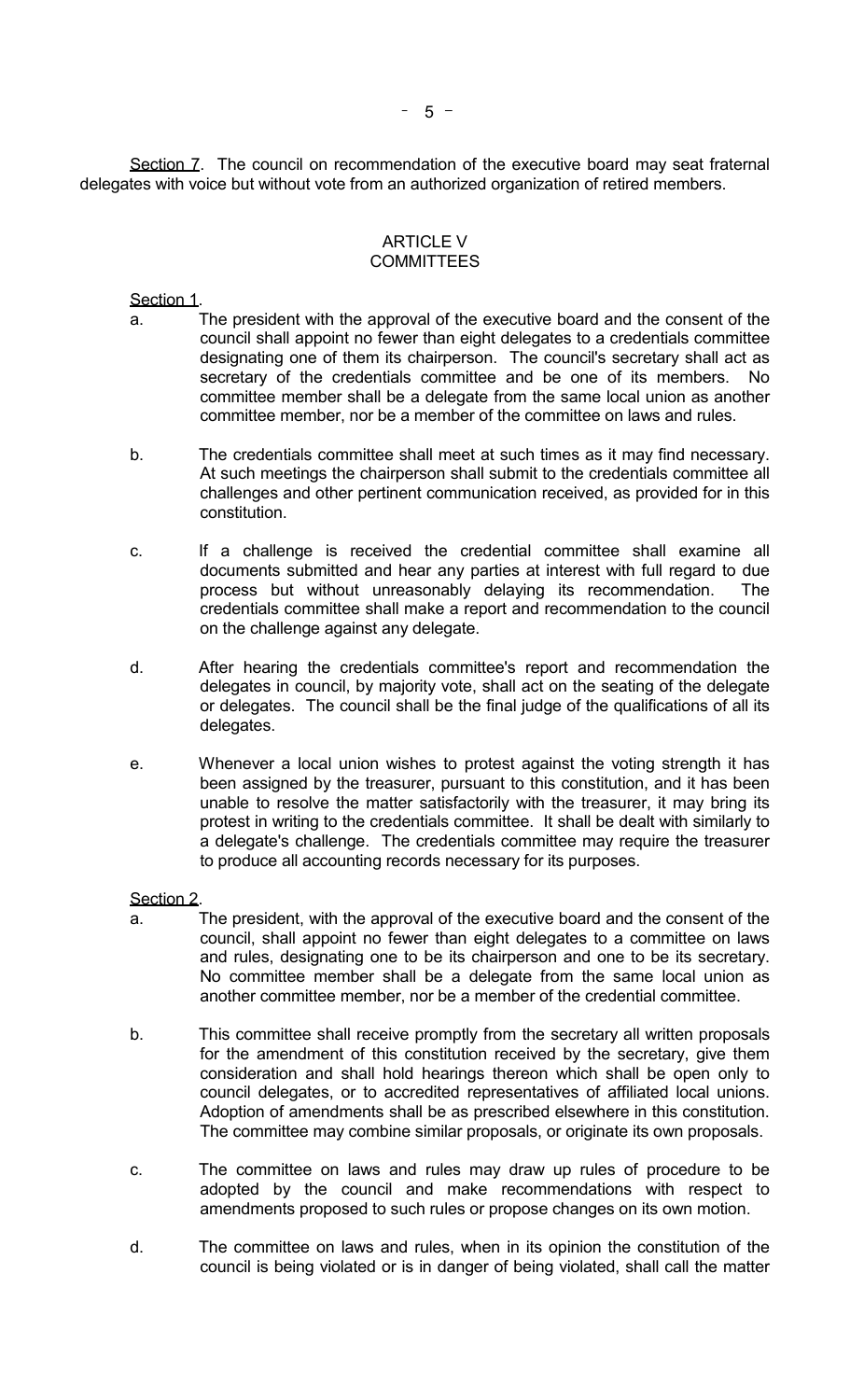to the attention of the executive board by notification to the president.

Section 3. The executive board of the council shall be the council's committee on budget. It shall act in this capacity as provided elsewhere in this constitution, and when acting in such capacity, it shall be subject to the same rules as other constitutional committees.

Section 4. The committees set forth in Sections 1, 2 and 3 above, shall be known as the constitutional committees of the council.

#### Section 5.

- a. The president with the approval of the executive board and the consent of the council shall appoint the members and the officers of such other committees as the council deems necessary. They may be selected as the council directs and need not be confined to council delegates only but shall be other-wise governed by the provisions of this Article.
- b. Committees of the council may originate proposals within their purview and submit them to the delegates in council. Any such committee shall first submit its proposals to the executive board in order to permit consideration of any such proposal by the executive board prior to the regular meeting of the council at which a vote is taken on the proposal. Except as expressly authorized in this Article, no committee, however, may hold hearings, print and circulate proposals or address itself to the affiliated local unions except by authorization of the executive board or the delegates in council. Any matter within the purview of any committee which is presented to the council may be acted upon by the delegates only after referral by the chair to the appropriate committee and after its report and recommendation thereon have been received; provided, however, that except where it concerns a constitutional committee, a matter may be acted upon without such referral upon a motion specifying the reason passed by a vote of two-thirds of the delegates present and voting.
- c. If after the referral of a matter to a constitution committee, two succeeding council meetings are held without the receipt of a report from such committee, the committee may be discharged from further consideration of such matter at a subsequent council meeting upon a motion to discharge passed by a twothirds vote of the delegates present and voting, provided that the maker of such motion to discharge has mailed notice of the maker's intention to do so by first class mail to the president, the secretary and the committee chairperson five days or more before such council meeting.
- d. All committees shall keep minutes of their meetings which shall reflect accurately all business transacted and all decisions made, indicating the votes thereon. Any committee member may have his or her vote recorded upon request. Committee minutes shall be reproduced and submitted for acceptance at the next following committee meeting. Copies of such minutes must be made available to any council delegate for inspection and copying upon request.
- e. The president, with the consent of the delegates, may discharge any member or officer of any committee for cause. The term of office of any member or officer of any committee of the council shall be coterminous with that of the president who appointed the member unless the member or the member's committee is discharged earlier.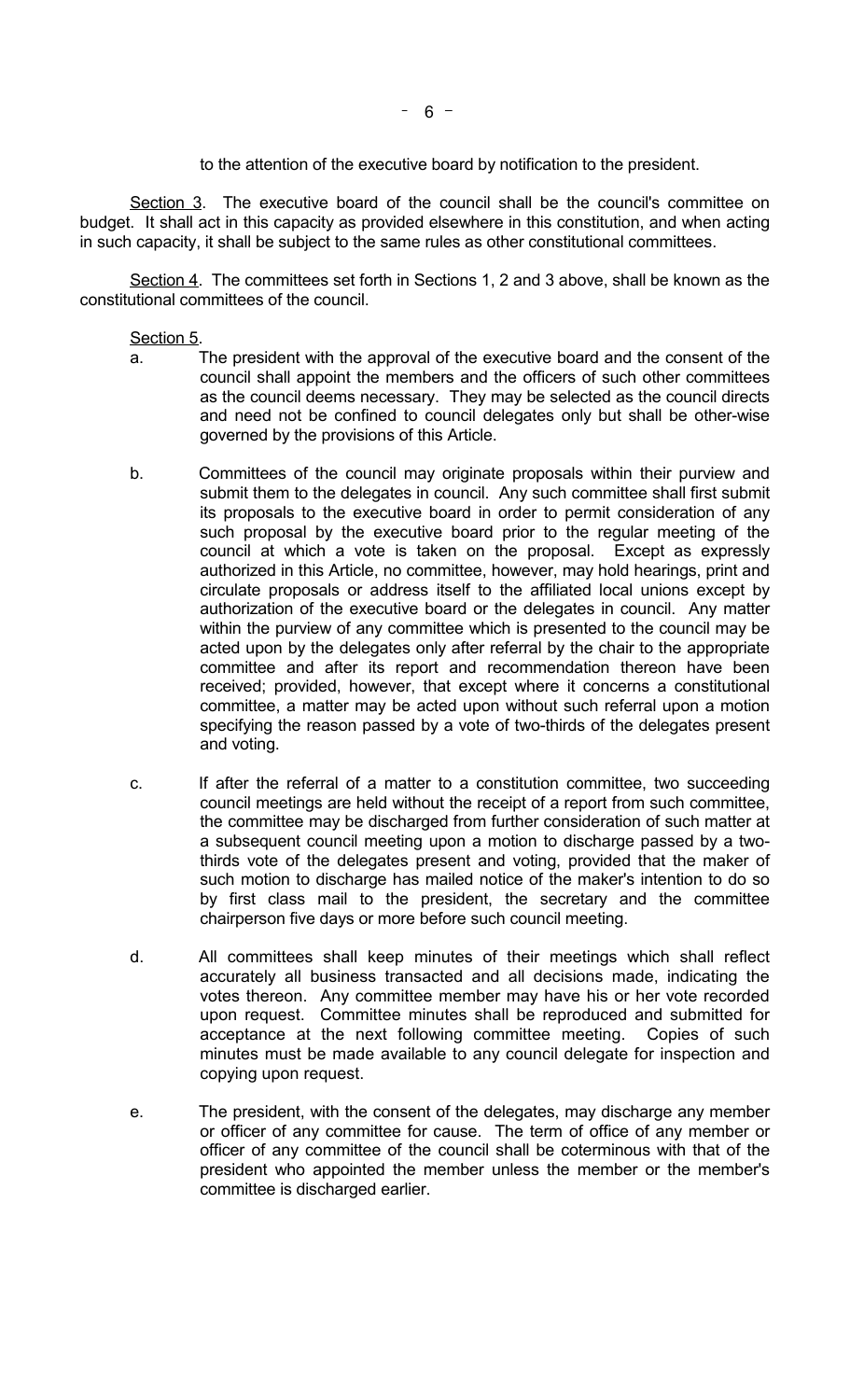#### ARTICLE VI REPRESENTATION OF LOCAL UNIONS

Section 1.

- a. Affiliated local unions shall be entitled to delegates on the basis of membership as follows: 200 or fewer, two (2) delegates; more than 200 but not exceeding 300, three (3) delegates; more than 300 but not exceeding 400, four (4) delegates; more than 400 but not exceeding 500, five (5) delegates. A local union with a voting strength in excess of 500 shall be entitled to one additional delegate for every one thousand additional votes or major fraction thereof. The local president shall ex-officio be one of the delegates from each local union. The delegates other than the local president must be elected by the local union at large and for the same term as the local president and are required to possess the same qualifications as the local president. There shall be no alternates.
- b. Upon the election of any delegate or local union president the affiliated local union shall deliver to the treasurer of the council a credential for the delegate signed by the local union president and secretary, stating the delegate's name, post office address, the extent of the delegate's term, which of the local union's delegates the delegate is replacing, if applicable, and certifying that the delegate's election was properly conducted under the applicable provisions of the constitutions of the local union, this council and of the Federation. The council treasurer shall submit all credentials to the chairperson of the credentials committee upon their receipt.

#### Section 2.

- a. The voting strength of any affiliated local union shall be based on the average per capita tax paid membership of such local union for the twelve months ending December 31 or June 30, whichever is last past. Local unions who have not been affiliated and paid per capita tax for such twelve-month period shall have their average computed only on the basis of the months they have been affiliated. Local unions who have been affiliated and paid tax for less than three months shall be entitled to a maximum of a hundred votes or their actual voting strength represented by their per capita tax, which-ever is less. In the case of local unions which have merged or split, the credentials committee shall recommend an equitable adjustment of voting strength to the council consistent with the provisions for voting in such circumstances set forth in the International Constitution.
- b. The treasurer of the council shall issue a certified report of such voting strength as soon as possible after each December 31 and June 30 to the council delegates and to every affiliated local union. The total of average per capita tax paid memberships of all affiliated locals shall be included in the report and those locals who have a membership of more than 5 percent of this total shall be indicated. Within sixty days of the issuance of this report any local union shown to have an excess delegate or delegates shall recall the same and its president and secretary shall certify the fact to the council secretary for submission to the credentials committee. No delegate who is the president of the delegate's local union or a member of or a nominated candidate for the council executive board shall be subject to re-call for this reason. The recall shall be in inverse order of the votes received by all other delegates elected from that local union in the last preceding regular election for delegate, or by lot, unless the local union constitution provides another method. No member of the executive board shall be deprived of the member's office because of a reduction in voting strength of the local union of which the member is a delegate. In the case of a local union's failure to act, upon recommendation of the credentials committee the council delegates, by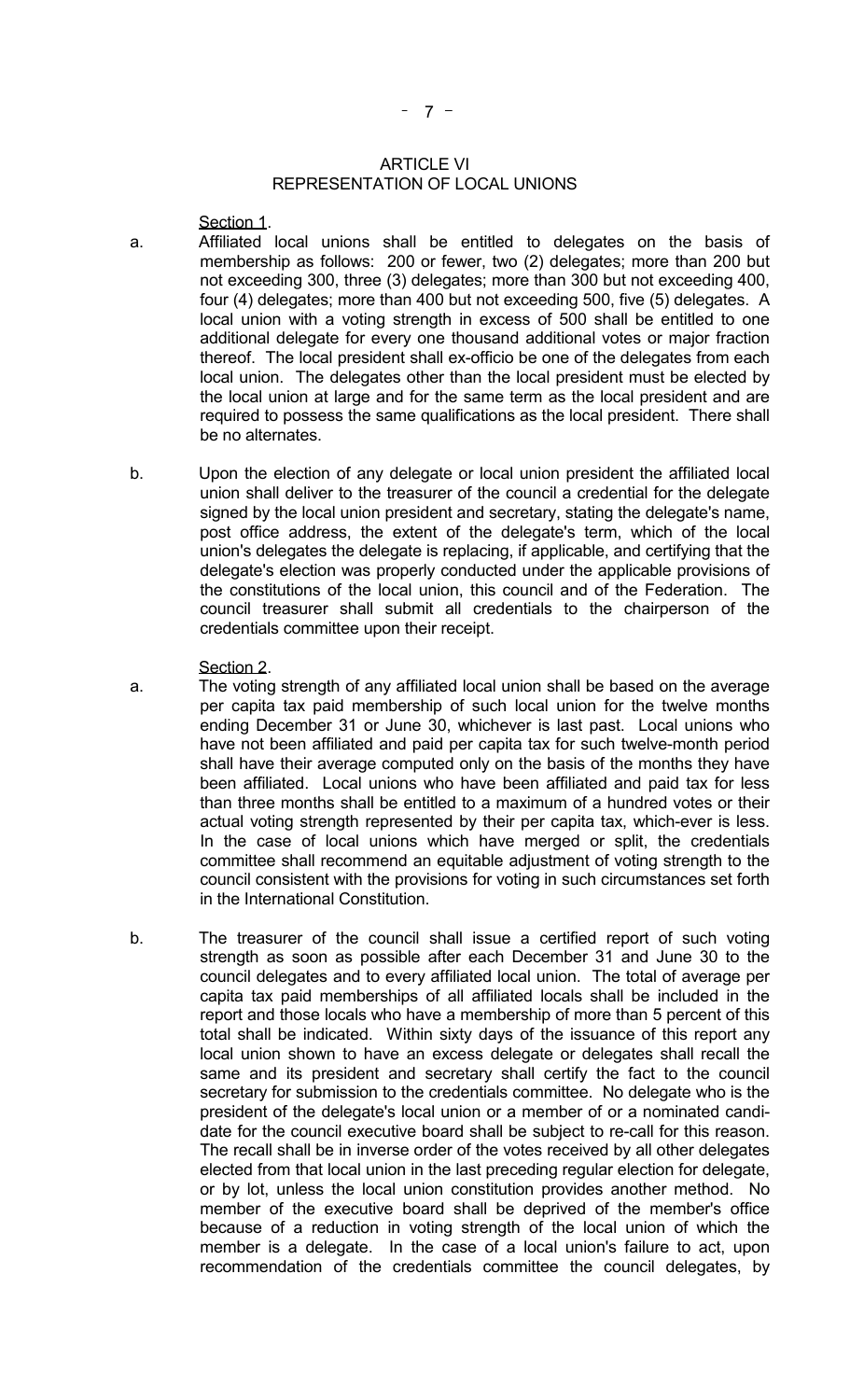majority vote, may withdraw all recognition from the local union's whole delegation except for the delegates exempt from such recall by this section.

#### ARTICLE VII ELECTION OF OFFICERS

Section 1.

- a. The officers of this council shall be a president, a secretary, a treasurer, an executive director and no fewer than twenty-five (25) vice-presidents, without priority. No two vice-presidents shall be members of the same local. Together they shall constitute the executive board. All these officers shall be elected as hereinafter prescribed for a term of three years, commencing with the 1988 election, to hold office until their respective successors shall have been duly elected and installed.
- b. At the regular October meeting of the council in every third year, commencing with 1988, the president with the consent of the council, shall appoint an Elections Committee from among the delegates and designate one of its members to be chairperson. No elections committee member may be a candidate for council office at this election and shall be removed from the committee should such member become a candidate for council office.
- c. The election committee shall conduct the election as directed by the International and council constitutions. Wherever provisions of this constitution conflict with provisions of the International Constitution governing nominations and elections in councils, the latter shall prevail.

#### Section 2.

- a. The delegation of any affiliated local union that has a membership of more than 5 percent of the total of average memberships of all affiliated local unions as of the preceding June 30, computed as herein prescribed and certified by the treasurer, shall nominate and elect one vice-president. In addition to the officers set forth in Section 1(a) above, the President of the Retiree's Association shall, ex officio, be a member of the council's executive board with all the rights, duties, and privileges of a vice-president but without the right to vote. The remaining vice-presidents shall be nominated and elected as provided hereinafter.
- b. At the regular November meeting of the council in every third year, commencing with 1988, after adoption of all pending minutes but before the consideration of any other business, the president shall turn over the chair to the chairperson of the Elections Committee.
- c. The chairperson shall call the delegations of each of the local unions that have a membership of more than 5 percent of the total of average memberships of all affiliated local unions to come forward in the order of their charter numbers. With the chairperson of the Elections Committee presiding and the secretary of the council recording in the council minutes, each such delegation shall nominate and elect one vice-president of the council, each such delegate being entitled to one vote. To be eligible for election as vice-president of the council under this subsection, a nominee must have been a member of said 5 percent local union for at least one year continuously at the time of the election.
- d. In case no candidate receives a majority of the votes cast, a runoff shall be held between the two candidates who received the largest number of votes. If then no candidate receives a majority or if a challenge has been made that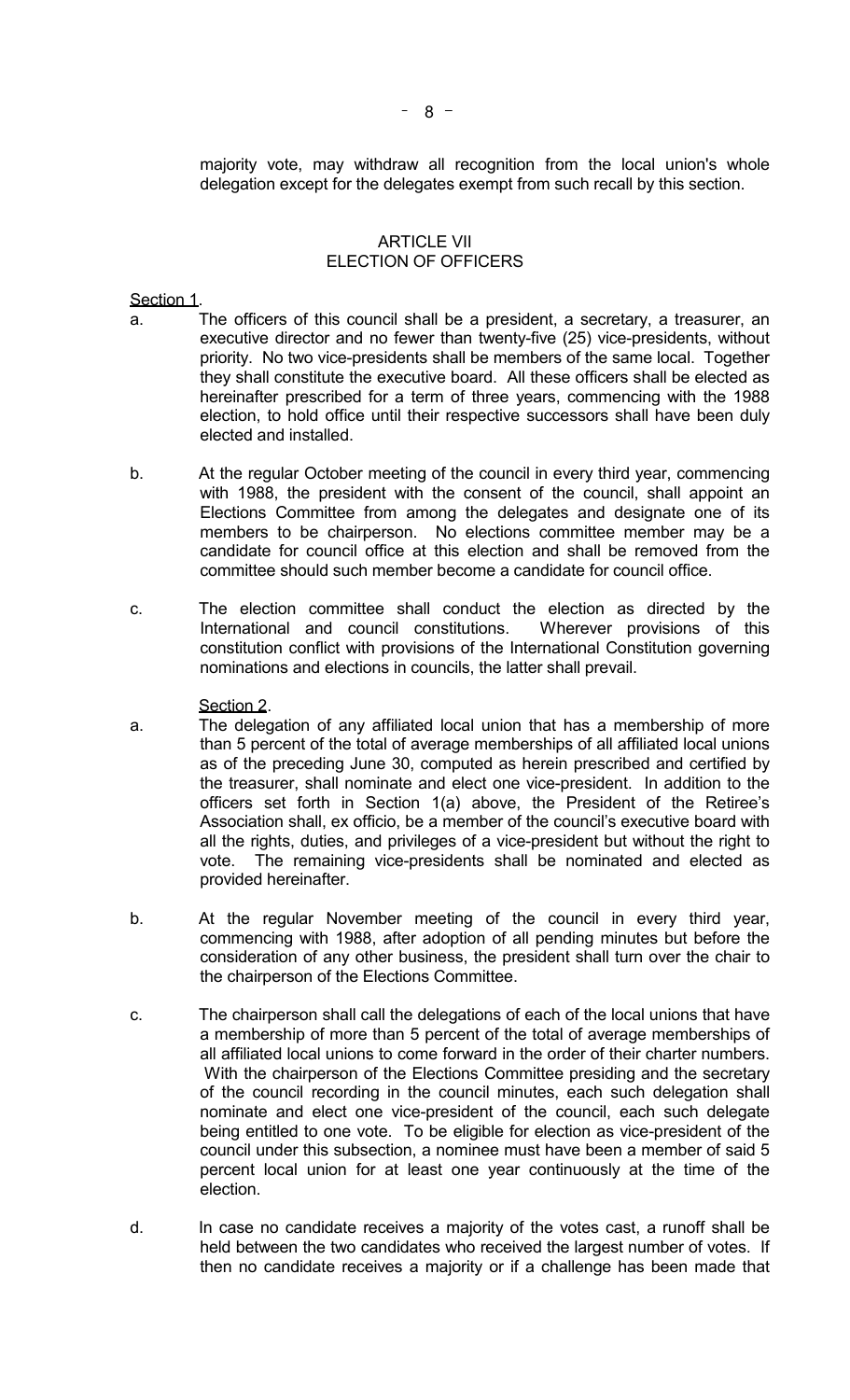cannot be disposed of forthwith, this particular election shall be adjourned to the next regular meeting of the council as a special order before the general election.

Section 3.

- a. The chairperson shall call, in order, for nominations for the offices of president, secretary, treasurer and executive director. To be eligible for the office of president, secretary or treasurer a nominee must have been a member of one or more local unions under the jurisdiction of the council for at least two years continuously at the time of the election.
- b. Thereafter, the chairperson shall call for nominations for the remaining positions in the office of the vice-president and only delegates from those affiliated local unions which each have a membership of less than 5 percent of the total of average memberships of all affiliated local unions shall be entitled to nominate and elect the remaining vice-presidents. These remaining positions shall either number no less than five more than those to be filled from locals each having more than 5 percent of the total of average memberships of all affiliated local unions or they shall be a sufficient number to bring the total of all vice-presidential posts to 25, whichever is greater. To be eligible for election as a vice-president of the council under this subsection, a nominee must have been a member of one or more local unions under the jurisdiction of the council for at least one year continuously at the time of the election.

#### Section 4.

- a. The election of officers other than vice-presidents to be elected from locals having more than 5% of the total average memberships of all affiliated local unions shall be held at the regular January meeting of the council in every third year, commencing with 1989. Where there are no more candidates than there are positions to be filled, the chairperson of the Elections Committee shall so announce and request the president to declare the candidate or candidates elected. Otherwise, voting shall be by secret ballot, listing candidates alphabetically, beginning with a name drawn by lot by the chairperson of the Elections Committee. One ballot shall be printed bearing the names of the candidates for the position of president, secretary, treasurer and executive director, to be issued to and voted on by all local union delegations present, casting the votes they would be entitled to on a roll call. Another ballot shall be printed bearing the names of the candidates for vice-president nominated as in Section 3b above, to be issued to and voted on only by the delegations from local unions present who had not already voted for a vice-president under Section 2, casting the votes they would be entitled to on a roll call.
- b. In the elections for vice-presidents pursuant to Section 3b above if there are no more candidates than there are positions to be filled and if there is no candidate who is a member of the same local union as another, including such candidates already elected under Section 2c above, the chairperson of the Election Committee shall so announce and request the president to declare all such candidates elected. Otherwise, voting shall be by secret ballot listing the local unions of all candidates. After the Elections Committee has completed its count it shall eliminate all candidates from the same local union except the one with the highest vote. From the remaining list of candidates a number equal to the positions of vice-president still to be filled shall be declared elected, in the order of their vote.
- c. After completing its count, including that of any runoff necessary, the chairman of the Election Committee shall report the results to the January meeting of the council.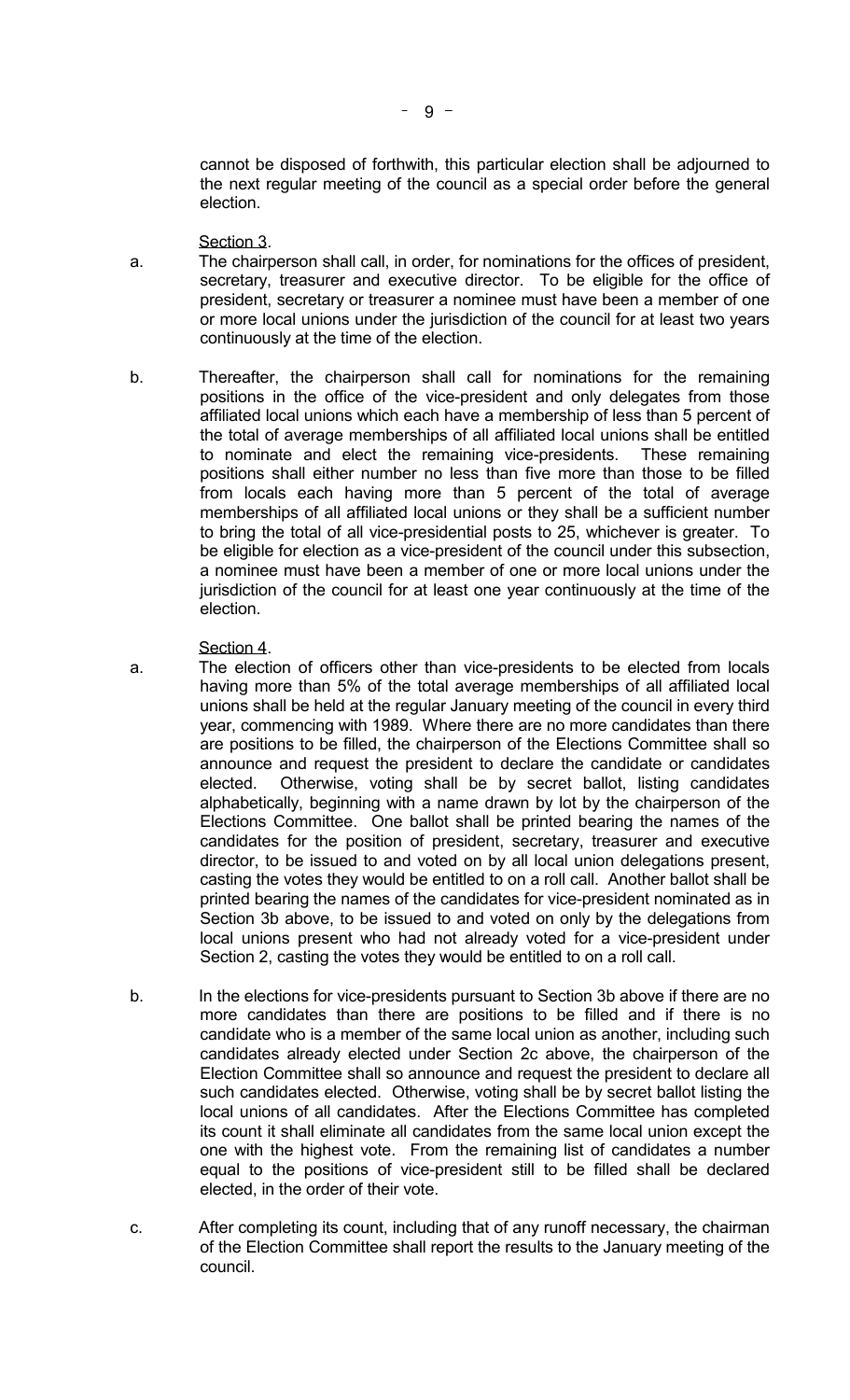d. Before the adjournment of the meeting, without prejudice to any unresolved protests, each officer declared elected at the November and January meeting shall subscribe to the "Obligation of an Officer" and hand it or cause it to be handed to the secretary to be part of the minutes of the meeting. By this act and without regard to any other or later ceremony the vice-presidents as a group and the other officers individually shall be lawfully installed in their respective offices thereby relieving and displacing their predecessors. In case of inability of any officer to execute the obligation at the meeting, the officer shall do so as soon as the officer is able. No officers shall exercise any of the functions of office until receipt of the officer's obligation by the secretary.

#### Section 5.

- a. In case of a vacancy in the offices of president, secretary or vice-president, a special election for the unexpired term shall be held promptly. All provisions of the council and International Constitutions must be observed except that nomination and election may take place at the same meeting, and that the latest report of voting strength required to be certified by the treasurer will apply to all aspects of such special election. In case of a vacancy in the offices of executive director or treasurer, the executive board, by majority vote of its members present and voting, may fill the position for the remainder of the unexpired term and until such time shall designate an acting director or acting treasurer after any absence or disability of the incumbent has exceeded 45 calendar days.
- b. Whenever the certified report of voting strength required to be submitted by the treasurer reveals that any affiliated local union has reached a membership of more than 5 percent of the total of average tax paid memberships of all affiliated local unions since the last regular council election the delegates in council upon the written request of such local union may order an election to be held for a vice-president from such local union provided no member of such local union is then a member of the executive board in any capacity and notwithstanding any provision of this constitution limiting the number of board members. Such an election shall be con-ducted as if to fill a vacancy and any vice-president so elected shall serve as if the vice-president was filling an unexpired term.

#### ARTICLE VIII DUTIES OF OFFICERS

Section 1.

- a. The president must be and remain during the term of office, employed in a position under the jurisdiction of any local union affiliated with the council.
- b. The president shall act at all times in a manner which will maintain and benefit the council and its affiliated local unions. The president shall be kept informed on the day to day conduct of the council's affairs and the president may command any such information from all officers and employees. The president shall report to the council or the executive board any condition which in the president's opinion requires their attention.
- c. By virtue of the president's election, the president shall: preside over the meetings of the council and of its executive board; call special meetings of the council and of the executive board; appoint the members and officers of committees and of the trial body as provided in this constitution and be a member ex-officio of all committees except the Elections Committee; countersign checks in the absence or incapacity of the treasurer. By virtue of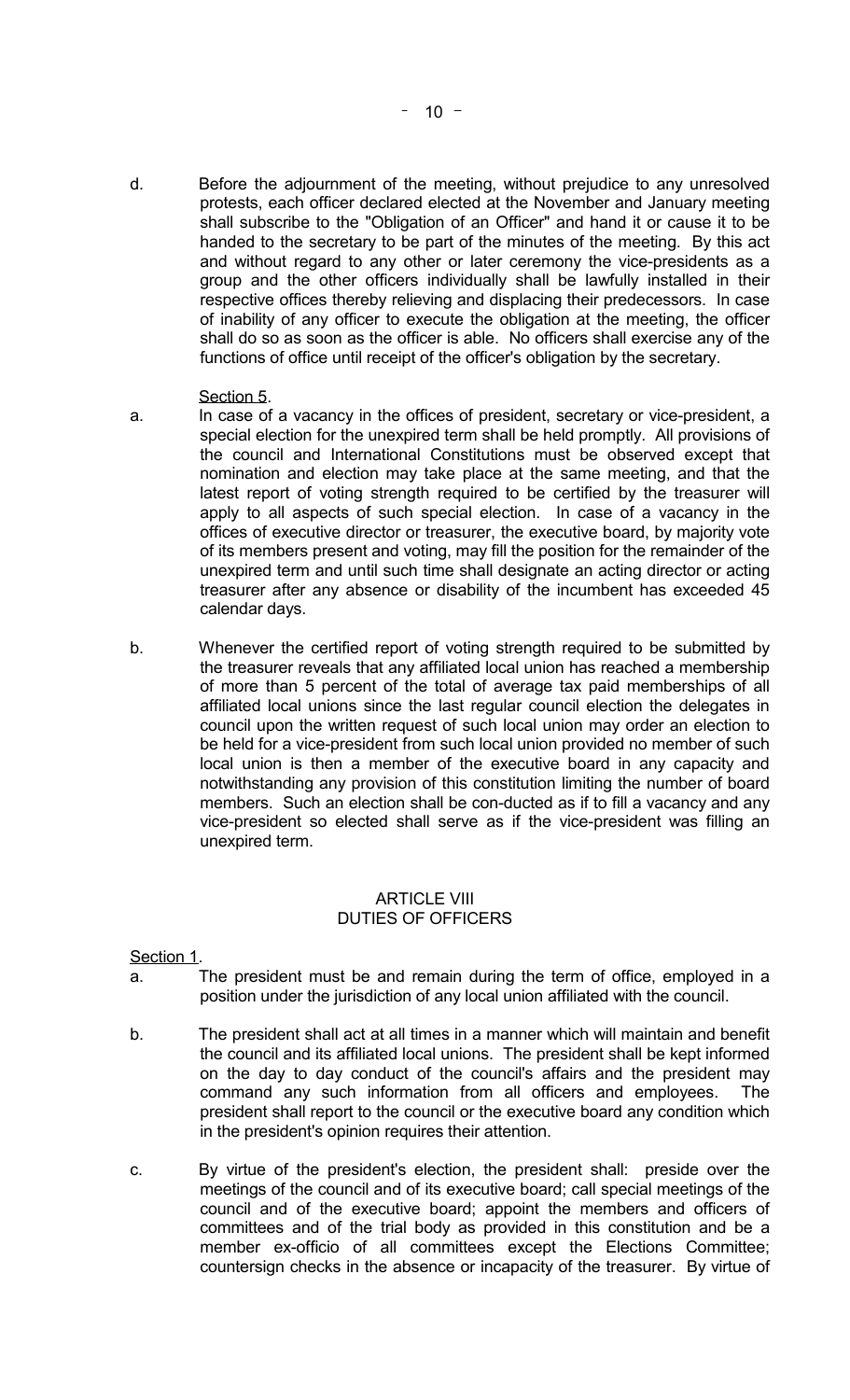the president's election the president shall be the council's alternate to all conventions of the Federation beginning during the president's term of office.

- Section 2.
- a. The secretary must be and remain during the term of office, employed in a position under the jurisdiction of any local union affiliated with the council.
- b. The secretary shall: keep or cause to keep the minutes of all executive board and council meetings as prescribed in this constitution; mail or cause to be mailed the minutes of all council and board meetings as prescribed in this constitution; act as the secretary of the credentials committee and of the trial body; perform the duties and exercise the powers of the president during the president's absence or incapacity; and perform such other duties as the president may properly request or which the council or board may lawfully direct.

 Section 3. There shall be no fewer than twenty five (25) vice-presidents of the council elected as prescribed in this constitution. A vice-president must be and remain, during the term of office, employed in a position under the jurisdiction of the local union of which the vicepresident is a member at the time of the election.

#### Section 4.

- a. The treasurer must be and remain during the term of office, employed in a position under the jurisdiction of any local union affiliated with the council.
- b. The treasurer is the chief financial officer of the council and the custodian of all its properties. The treasurer shall receive and receipt for all monies of the council. The treasurer shall maintain and have custody over all accounts of the council and all other documents and papers pertaining to the treasurer's office. The treasurer shall, in the name of the council, deposit all funds in the treasurer's possession in a bank or banks approved by the executive board and money so deposited shall be withdrawn only by check. The treasurer shall prepare checks for the payment of all liabilities of the council which have been approved in writing by authorized persons and which are for purposes authorized by this constitution or by the council delegates or the executive board. The treasurer shall countersign all checks so prepared. The treasurer is responsible to the delegates in council that no expenditures are made which have not been authorized. The treasurer may, with the approval of the executive board, designate a deputy or deputies to sign in the treasurer's stead. The treasurer and such authorized deputy or deputies shall be covered by surety bonds in amounts to be determined by the executive board and at the expense of the council.
- c. The treasurer shall receive from the executive director a copy of the executive director's proposed annual budget at least ten days in advance of its submission to the committee on budget. The treasurer shall submit in writing the treasurer's evaluation thereof together with any criticisms, objections, or comments the treasurer deems proper at the time it is submitted to the committee. The treasurer shall prepare a monthly report of the council's financial condition and its income and expenses, which shall be submitted to the executive board together with any comments or suggestions the treasurer deems necessary. The treasurer shall remit the annual affiliation fees to AFSCME. The treasurer shall submit the council financial books and records for audits ordered under the provisions of this constitution and the constitution of AFSCME and make such books and records available at all reasonable times for inspection by members of the executive board, by duly authorized officers of any affiliated local union and, upon a showing of just cause, as required by applicable law, by any member of a local union affiliated with the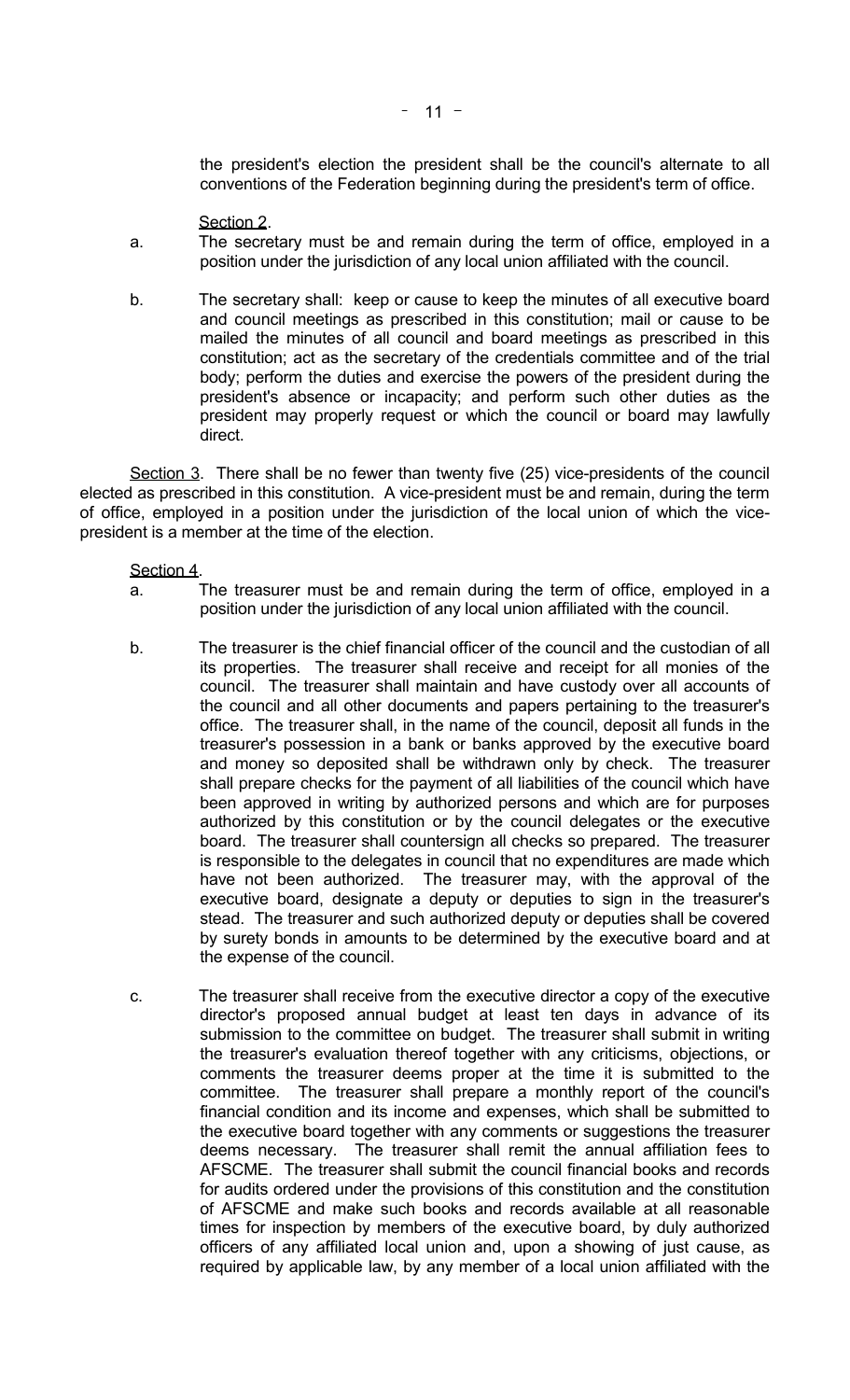council.

- d. The treasurer shall receive such assistance and information from the council officers and staff as the treasurer may reasonably require to carry out the treasurer's duties; keep the executive director advised of the current financial and budgetary conditions of the council and upon request so advise any member of the executive board; and carry out such other assignments as the executive board may direct. The treasurer shall receive reimbursement for time lost on council business as authorized by the executive board.
- e. The treasurer may be assigned by the executive board to work for the council on a released time or leave of absence basis. The executive board shall fix the treasurer's compensation. Any contrary provision of this constitution notwithstanding, such compensation shall not disqualify an incumbent treasurer from being a candidate for reelection or for any other office.
- f. The treasurer shall perform such duties as are necessary to conduct the council's review of local union finances as provided for in this constitution. The treasurer shall cause to be provided annual training sessions for local union officers in local union accounting, bookkeeping and record-keeping. In conjunction with the International Union, the council's treasurer shall annually provide local unions with an established written financial standards code setting forth all necessary and required accounting processes.

#### Section 5.

- a. The executive director is the council's administrative and executive officer. The executive director must be or become promptly after the executive director's election a member in good standing of a local affiliated with the council. The executive director position is on a full-time basis. The compensation of the executive director shall be fixed by the executive board. The executive director may be a delegate to the council, to the AFSCME convention and other union affiliations if elected thereto by the executive director's local union but may not occupy any other local union office.
- b. Subject to this constitution, the council's policies, the decisions of the delegates in council and of the executive board, the executive director shall: carry out all decisions of the delegates in council and of the executive board and be responsible for the observance by the staff of such decisions; be the council's official spokesperson, except where the executive board may otherwise direct; direct negotiations with employers and organizing activities within the council's jurisdiction; be the chief administrator of representation elections; and be responsible for the contents of the council's publications.
- c. Subject to the approval of the executive board, the executive director shall engage, assign, promote and supervise staff for purposes of organization, service, education, research, publications and similar activities. The executive director shall have the right to terminate the employment of or otherwise discipline any such staff member. Provided the staff member is not covered by the grievance procedure of a union contract approved by the executive board, a staff member may appeal the staff member's dismissal to the executive board in writing. The board may grant the staff member a hearing or delegate this function to a committee. The board's decision in the matter shall not be subject to review. No executive board member shall exercise any direction over any council staff member or employee except through the executive director. The executive director shall engage, assign, promote and supervise clerical, technical and housekeeping employees, and shall negotiate with their unions, subject to the approval of the executive board. The executive director shall have the right to terminate the employment of any such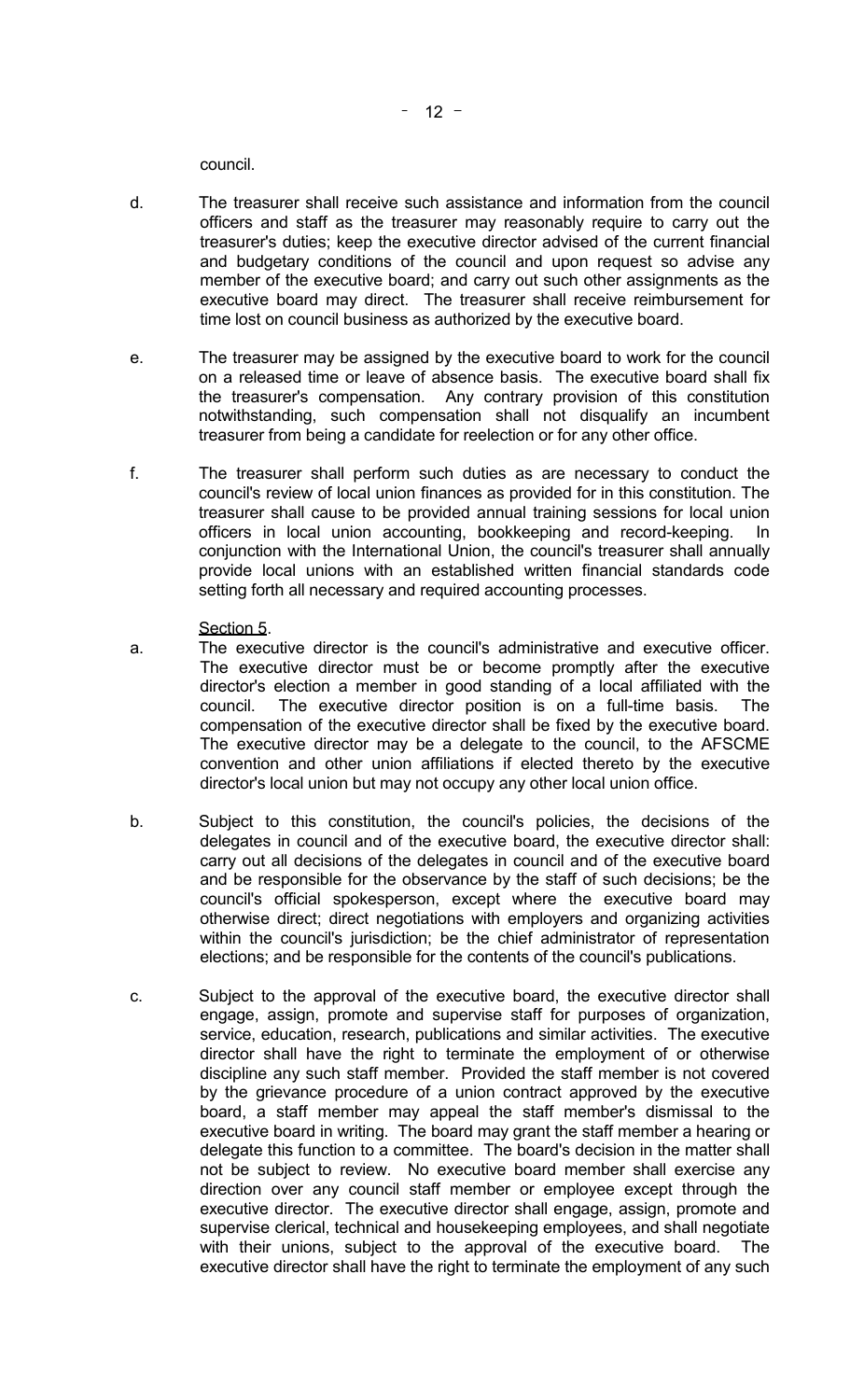employee. The executive director may, with the approval of the executive board, retain professional and consultant services.

- d. In advance of each fiscal year the executive director shall submit to the executive board sitting as the council's committee on budget a proposed budget for the coming fiscal year, setting forth the anticipated income and the sources thereof and the anticipated expenditures and their purposes. The executive director shall transmit a copy of the proposed budget to the treasurer at least 10 days prior to its submission to the executive board. The proposed budget shall be subject to revision and adoption by the committee on budget and the executive director shall adhere to the provisions of the budget as adopted by the committee. Where there is necessity for substantial modification of the budget the executive director after making such modification shall promptly report to the executive board for its approval. The committee in its discretion may from time to time make such modifications in the budget as it deems necessary.
- e. The executive director shall sign all checks, authorizations for expenditures, contracts and other official documents of this council. The executive director may, with the approval of the executive board, designate a deputy or deputies to sign such documents in the executive director's stead. The executive director and the executive director's authorized deputy or deputies shall be covered by surety bonds in amounts to be determined by the executive board and at the expense of the council.
- f. Subject to prior approval of the executive board, the executive director may designate no more than two associate directors as the executive director's assistants, one of whom shall perform the executive director's functions during the executive director's short-term absence or incapacity of not more than 45 calendar days. The executive director shall report regularly and fully to the delegates in council and to the executive board on the executive director's activities and the executive director's proposed plans. By virtue of the executive director's election and if otherwise qualified the executive director shall be the council's delegate to conventions of AFSCME held during the executive director's term of office and be a delegate or representative to the council's other affiliations.
- g. The executive director shall perform such other duties and acts which the council delegates or the executive board may direct.
- h. No staff member or employee of this council may remain an officer or member of the executive board of any affiliated local union or a delegate to this council nor may a staff member or employee become a candidate for these offices. A staff member or an employee of the council may become a dele-gate to the International Convention only from the affiliated local union of which the staff member or employee is a member. No more than one staff member or employee of the council may be an International Convention delegate from an affiliate local union with a total membership of 500 or less; no more than two staff members or employees may be International Convention delegates from an affiliated local union with a total membership from 501-2,000 and no more than three staff members or employees may be International Convention delegates from an affiliated local union with a total membership of 2,001 or more. A staff member or employee may be a delegate from the affiliated local union of which such person is a member to central labor bodies or federations or their conventions but only one such staff member or employee from any one affiliated local.
- i. Except where the staff member or employee is entitled to vote as a member or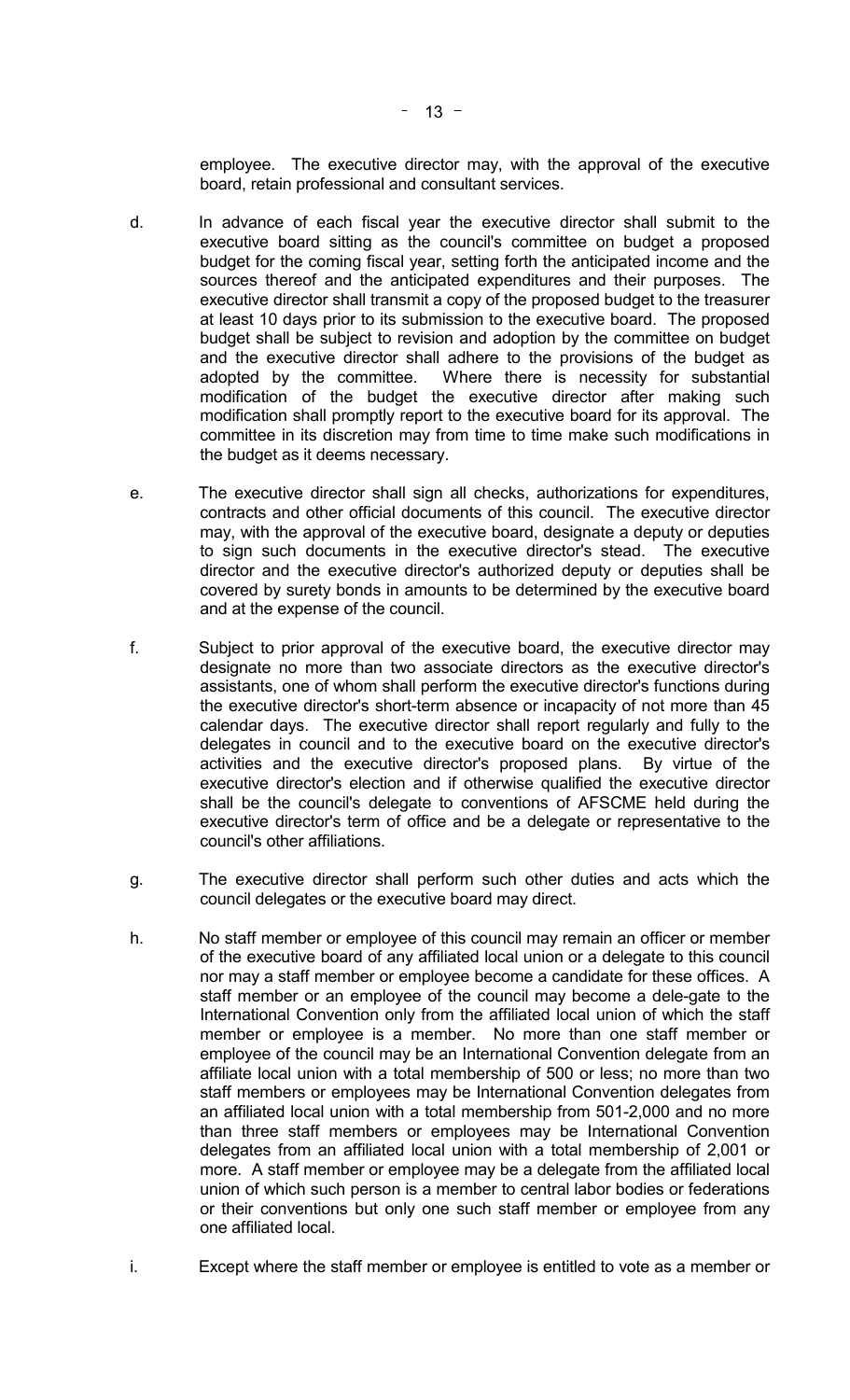be a candidate to become a delegate as provided herein, no staff member or employee of this council may participate otherwise in any way or take sides in any local union or council election and all individuals are prohibited from soliciting the staff member or employee or causing the staff member or employee to be solicited to do so.

 j. Neither the executive director nor any member of the council's staff may use such person's association with this council or permit it to be used by other organizations, campaigns or causes, not sanctioned by council policy or decisions without the permission of the executive board. Staff members shall not interfere with the functions of local union officers and executive boards or assume their functions. Any complaint of a local union's executive board or of a policy committee against a council staff member must be taken up with the executive director. In case of dissatisfaction with the director's disposition, the matter may then be brought before the council executive board whose decision shall not be subject to review. No local union officer or executive board member shall exercise any direction over any council staff member or employee except through the executive director.

### ARTICLE IX THE EXECUTIVE BOARD

Section 1. When the council is not in session but subject to all its decisions and policies and to this constitution, the executive board shall be the governing body of this council. The executive board shall be composed of the president, secretary, executive director, treasurer, and all vice-presidents.

Section 2. The executive board must hold at least one regularly scheduled meeting in every calendar month. The president shall call special meetings whenever the president deems it necessary or upon the written request of the executive director or treasurer or onethird of the board members. A majority of all board members in office shall constitute a quorum. Failure on any board member's part to attend three consecutive meetings of the board and/or of the council without excuse acceptable to the board, shall be sufficient cause for the council to declare the board member's office vacant. Except as specifically provided in this constitution, the acceptance of any full-time salaried employment with the council or with the International Union by any board member shall automatically and immediately vacate the board member's office. Reimbursement of lost time in any calendar year, stipends or per diem allowances for functioning on any council or International Union instrumentality shall not be deemed salaried employment, but must be promptly reported to the executive board and recorded in its minutes. The executive board may make such allowances to the board members for their service on the board as it deems proper and pay compensation to the executive director and the treasurer as authorized in this constitution and such payments shall not bar them from their respective offices.

#### Section 3.

- a. The secretary shall keep or cause to be kept minutes reflecting accurately and fully all transactions and proceedings of the board, recording the votes numerically on all decisions and recording the vote or views of any member on request.
- b. The secretary shall mail or cause to be mailed minutes of all board meetings to all delegates within a reasonable time after the adjournment of any executive board meetings but in any case they must be in the hands of the delegates the day before the next regular council meeting.

 Section 4. The executive board shall create a subcommittee on finance. The finance subcommittee shall be composed of the executive director, the treasurer, who shall serve as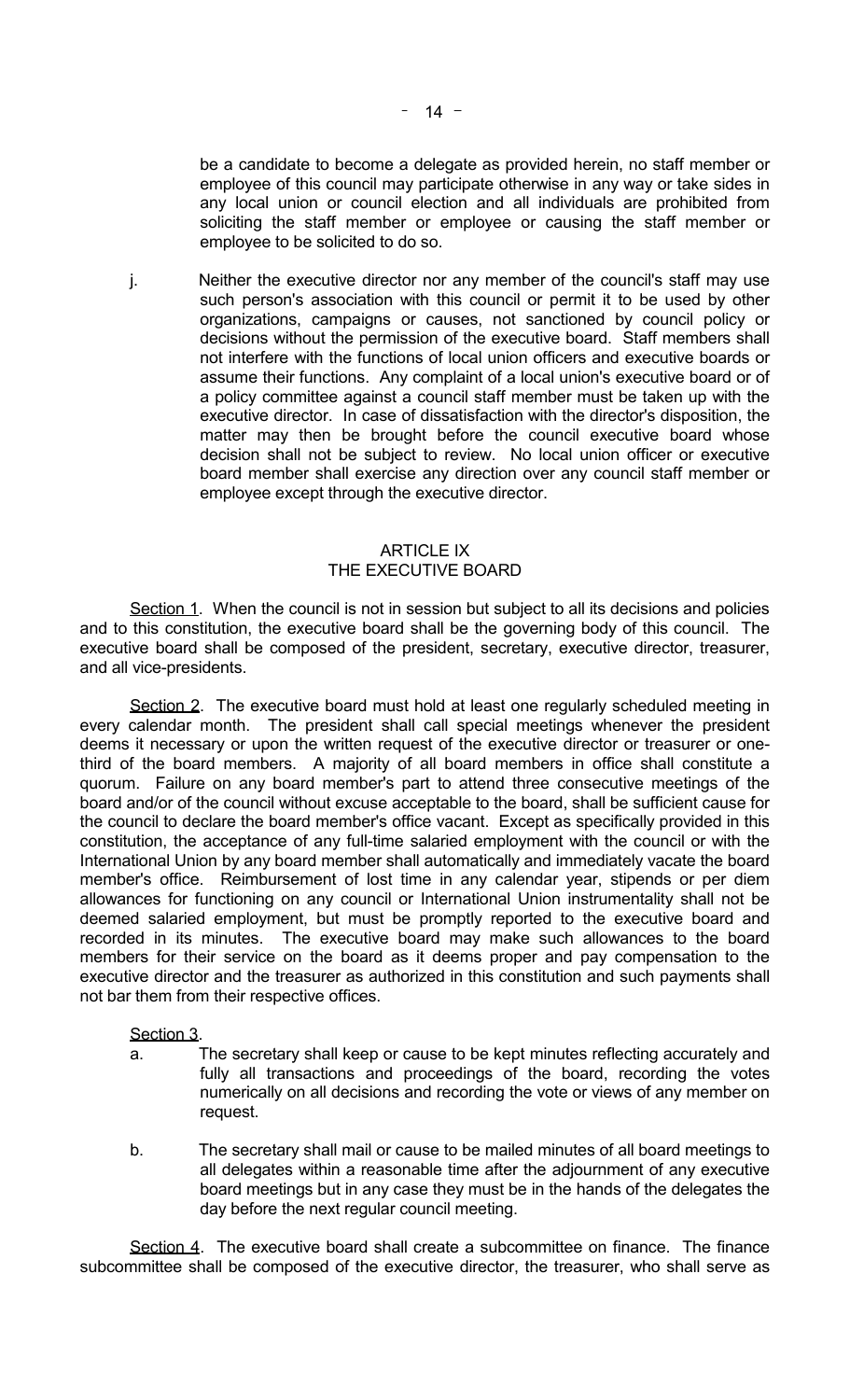chairperson, the president, and four other members of the executive board. The finance subcommittee shall meet at least once each month. At each regular monthly meeting of the finance subcommittee, the treasurer shall submit a report of the council's financial condition and its income and expenses together with any comments or suggestions the treasurer deems necessary. At each regular monthly meeting of the finance subcommittee, the executive director shall submit for approval proposed expenses arising from other than normal and regular operations. Recurring expenses once authorized may be paid without further authorization as long as they remain materially unchanged. The proceedings of each regular monthly meeting of the finance subcommittee shall be reported by the treasurer to the executive board for its approval at its next meeting immediately following that of the finance subcommittee. Minutes of the finance sub-committee shall be kept on file by the treasurer and shall be avail-able for inspection by any council delegate upon request.

## ARTICLE X RELATIONSHIP OF LOCALS AND COUNCIL

#### Section 1.

- a. With the approval of the executive board, local unions may form policy committees to deal with the joint problems of several locals with the same or similar employers and/or the problems of similar and related job titles represented by more than one local union.
- b. Policy committees may elect their own officers and adopt their own rules not in contravention of this constitution and the council's policies. They may exercise such powers as are delegated to them by the council executive board.
- c. Policy committees shall keep minutes and distribute them in the same manner as required of all council committees. Voting strength at policy committee meetings shall be based on each local union's paid membership in the area of the committee. The treasurer, on request, shall certify the appropriate figures to the policy committee and the participating local unions. Any participating local union may appeal from a decision of the policy committee to the executive board only on the grounds that the decision contravenes this constitution or the council's policy or exceeds the authority delegated to the policy committee by the executive board. The board's decision in the matter shall not be subject to review.

#### Section 2.

 a. The delegates in council or the executive board, subject to review, shall have authority to establish policy binding all affiliated local unions in matters of basic trade union concern, such as union and job security, representation rights and labor-management matters. The delegates in council or the executive board subject to review shall have authority to establish council policy with respect to legislation on other matters, on political endorsements and community relations but such policy need not bind individual affiliated locals. No local union, however, shall originate or support any legislation without first having made a timely request for the concurrence of the executive board or the delegates in council at a meeting. After having made such timely request for concurrence the local may endorse, originate or support such legislation as it may deem fit. No local union shall endorse any candidate for nomination or election to any public office unless the council has endorsed such candidate or has failed to take a position on such candidacy by a date three months prior to such nomination or election. If the council fails to so act or if it has acted and the local union wishes to take a different position, the local union may endorse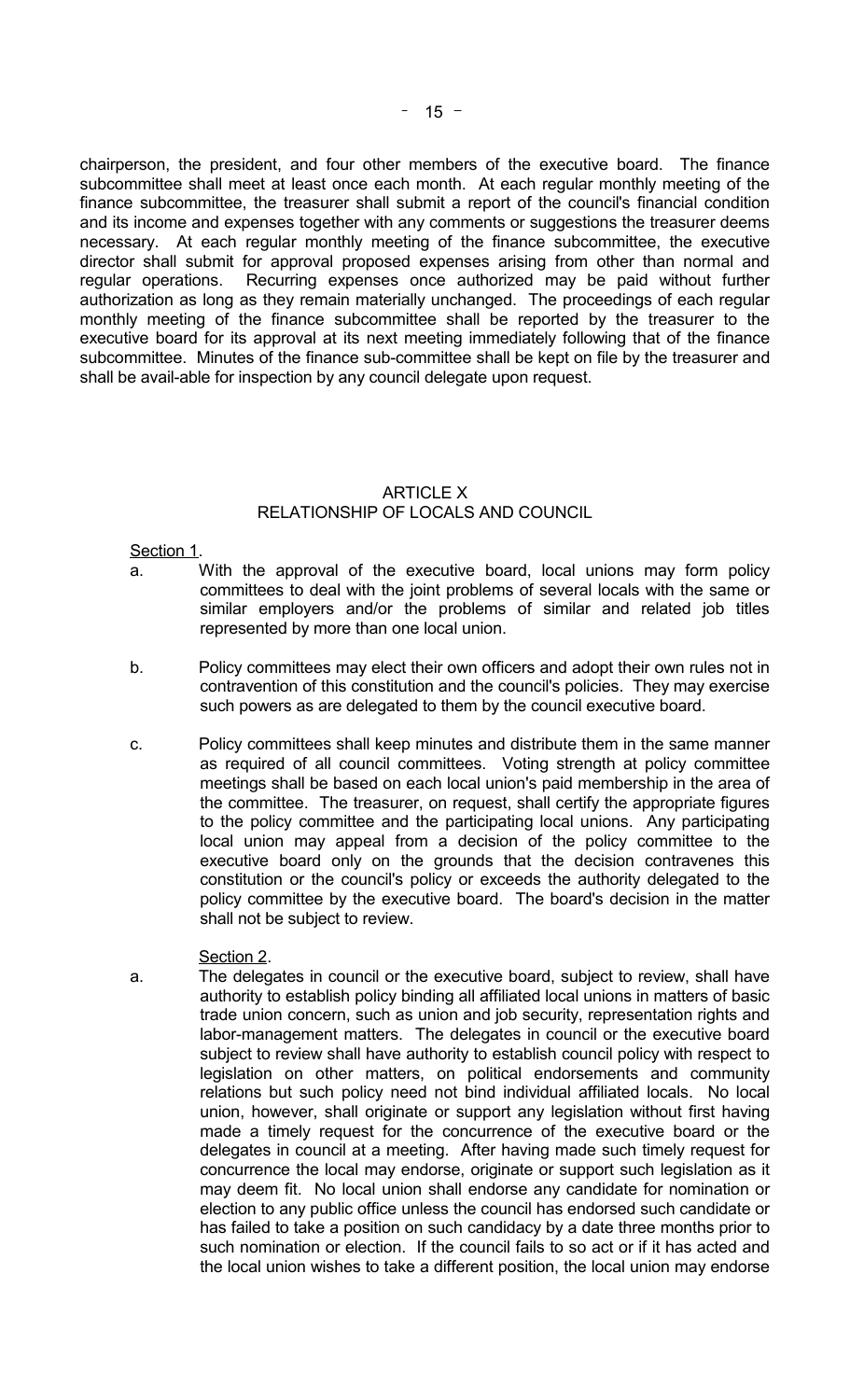such candidate as it deems fit upon prior notification to the executive board or the delegates in council at a meeting.

- b. The delegates in council shall recommend to the respective locals the acceptance or rejection of collective bargaining contracts, memoranda of understanding or any other agreements affecting terms and conditions of employment which are city-wide in nature. A summary of the provisions of the collective bargaining contract or other agreement and the delegates' recommendation shall be published in the council's regular publication and may be distributed by mail or otherwise to the members of the affected locals. The members shall vote to accept or reject the contract or agreement in accordance with the procedures set forth in Article XIV. The vote shall be reported to the executive director in writing and read at and recorded in the minutes of the next delegates' meeting following the completion of the vote. In determining the total vote, each vote cast shall be of equal weight. A majority shall constitute acceptance or rejection.
- c. No support, in money, kind, or labor may be given by the council to any public office holder or to any candidate for nomination or election to public office without the approval of the executive board. No endorsement of any such candidate may be made except by the delegates in council, except that the executive board may endorse when time is of the essence.
- d. The executive board may make no decision of any kind specifically affecting an affiliated local union or its membership without first affording a hearing to the local union and giving it reasonable notice thereof, except as provided in Article III, Section 3 of this constitution.
- e. Members of affiliated local unions who are paid stipends, salaries or expenses by the council while on leave of absence or released time shall be employed in the jurisdiction of their own local union only with the concurrence of their local union executive board.

## Section 3.

- a. Any local union contemplating a major demonstration or other action which may involve the council or may eventually require its support must report such intention to the executive director in advance of any such action. No council resource of any kind whatever, financial, staff or otherwise may be employed in furtherance or support of any such action without the prior approval of the executive board. The board's authorization must clearly specify the mutually agreed on terms of respective organizational and financial responsibility. If the demonstration or action results in a settlement, such settlement must have the prior concurrence of the council executive board if in the board's opinion it affects locals and members of locals other than the local or locals participating in the action.
- b. The council shall be a party to any negotiations and a signatory of any written instrument resulting therefrom between any local or locals and an employer if the agreement in the opinion of the executive board affects members of a local or locals other than the contracting local or locals and the execution of such instrument must have the prior approval of the executive board.

## Section 4.

 a. The council as trustee is the custodian of local union per capita and membership records. They may not be used by the council or their use permitted to others except the local union to which the records belong for any purpose which is not sanctioned by the council or the executive board.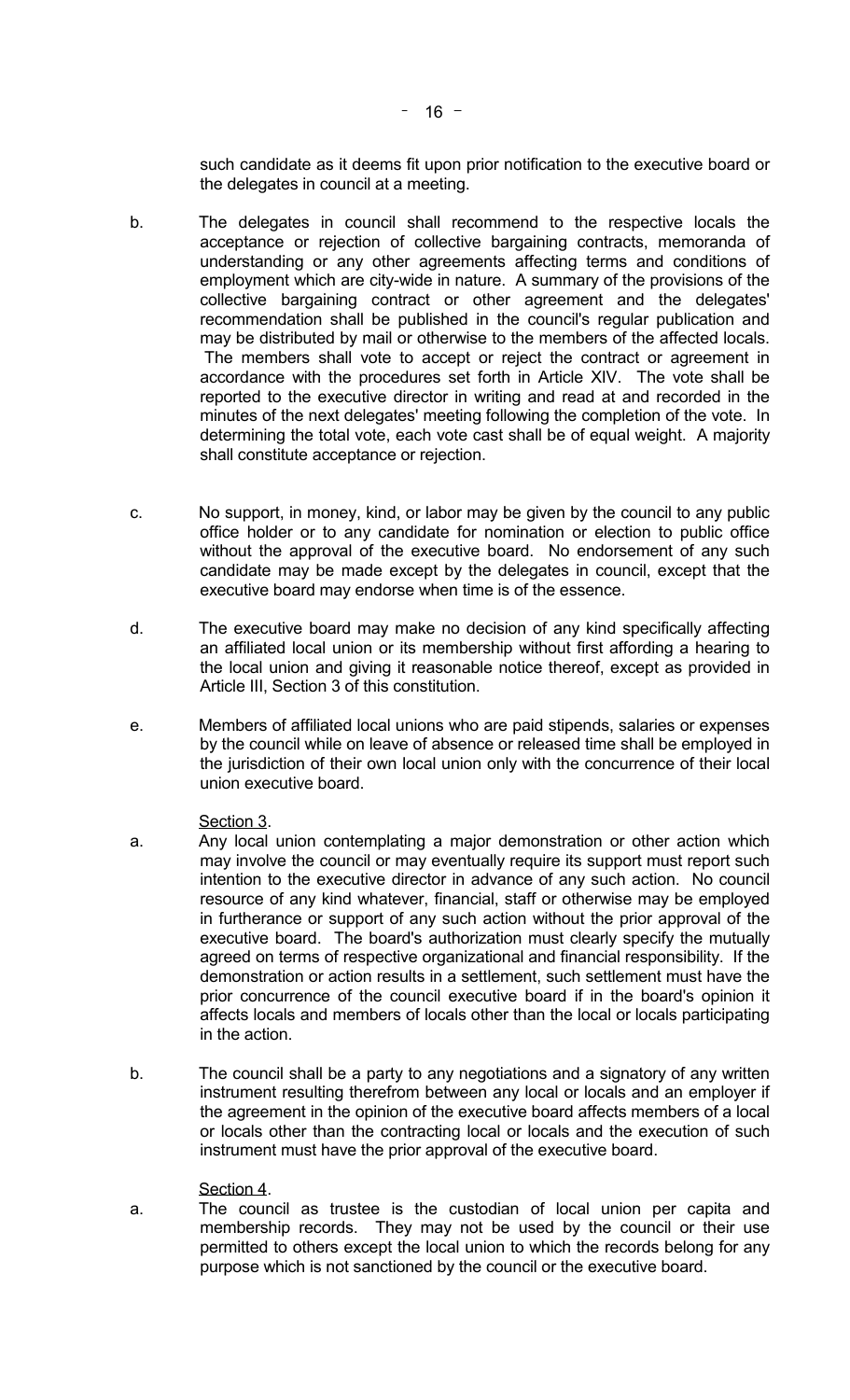b. An up-to-date list of all council delegates and their post office addresses shall be given upon demand to any council delegate.

#### Section 5.

- a. Every local union shall submit to the council's treasurer a copy of an annual financial statement, audited by an independent certified public accountant; a copy of the local union's International Revenue Service Form 990, Return of Organization Exempt from Income Tax, or any appropriate successor form, or such verification of the filing of the form as is acceptable to the council's treasurer; and a copy of the verification that local union is covered under the International Union's surety bond. These reports shall be submitted to the council's treasurer on an annual basis on or before six months subsequent to the end of the local union's fiscal year. The council's treasurer may extend the time for filing if good cause is known.
- b. The council's treasurer shall review records submitted pursuant to Section 5(a) to insure that the local union's record meet applicable International Union, council, and generally accepted accounting requirements. If the records do not conform with prescribed standards, the council treasurer shall assist the local union in correcting the deficiencies. The council treasurer shall notify the International President or Secretary-Treasurer of any local union which fails or refuses to submit to the council treasurer the required records or has failed or refused to correct any deficiencies within 90 days of the date of receipt of the required records.

#### ARTICLE XI MISCELLANEOUS PROVISIONS AND DEFINITIONS

Section 1. Robert's Rules of Order, Newly Revised, shall be the guide in all cases to which they are applicable and in which they are not inconsistent with this constitution, the International Constitution or special rules of this council.

 Section 2. Except to the extent specified in this constitution no officer of the council shall have the power to act as agent for or otherwise bind the council in any way whatsoever. No member or group of members or other person or persons shall have the power to act on behalf of or otherwise bind the council except to the extent specifically authorized in writing by the president, executive director or executive board of the council.

 Section 3. The executive board shall determine which officers and employees are to be bonded under the provisions of the International Constitution or of public law and for what amounts.

Section 4. The application of the provisions of this constitution shall at all times be subject to the International Constitution and to the provisions of any applicable public law. If any article, section, subsection, sentence, clause or phrase of this constitution is found by any court of final and competent jurisdiction to be illegal or invalid, for any reason whatsoever, such finding shall not affect the validity of the remaining portions of this constitution. The delegates in council hereby declare that they would have adopted this constitution and each article, section, subsection, sentence, clause and phrase thereof, irrespective of the fact that any one or more of the same shall be declared illegal or invalid.

Section 5. The provisions of this constitution shall be liberally construed, except where the contrary is specifically enjoined. They shall be interpreted in a manner designed to protect fully the fundamental rights of the affiliated local unions.

Section 6. The terms "union," "local," "local union," "affiliated local" and "affiliated local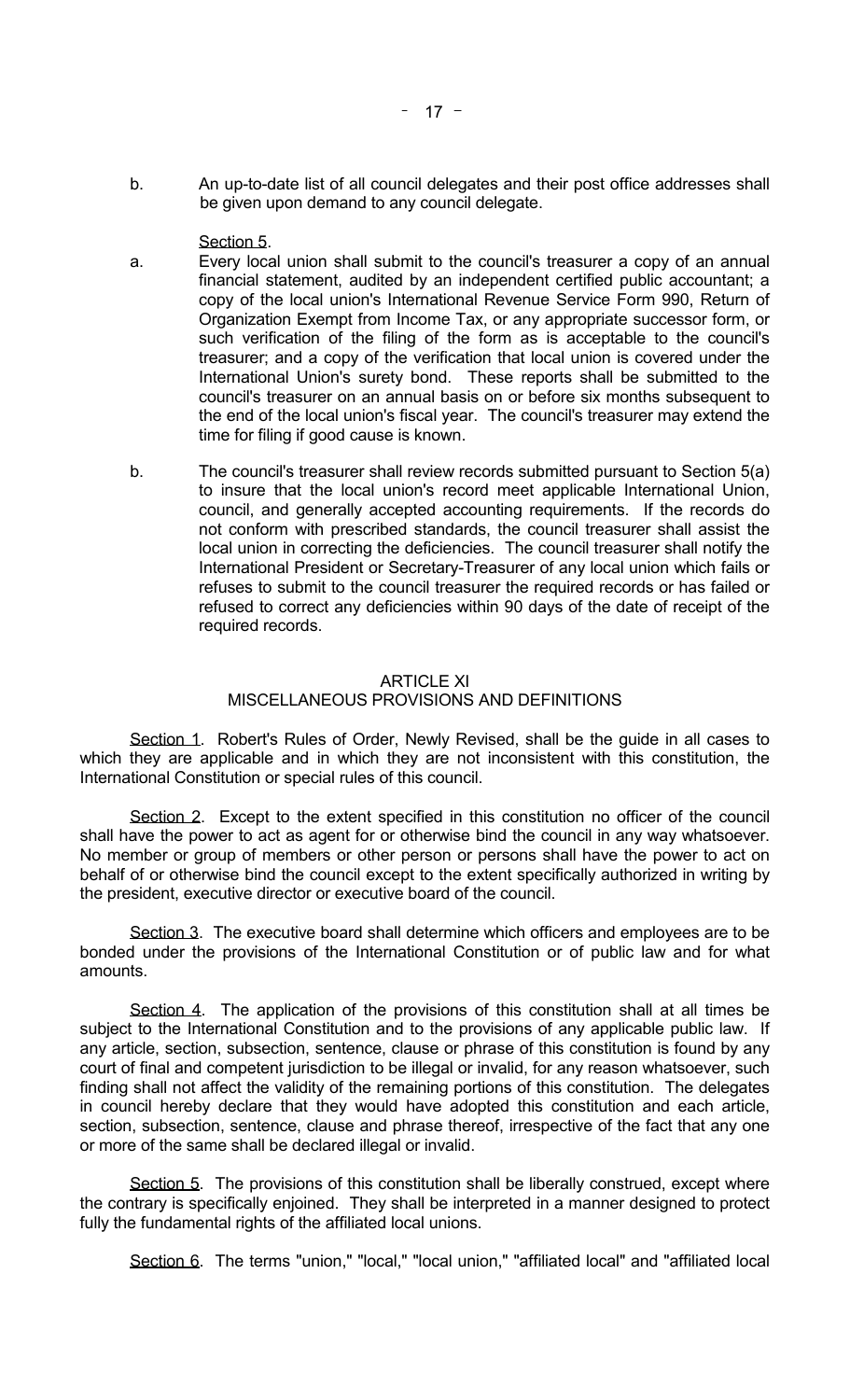union" are used in this constitution interchangeably to mean a local union of AFSCME affiliated with District Council 37 pursuant to the provisions of this constitution.

Section 7. The terms "International," "International Union," "Federation," and "AFSCME" are used interchangeably in this constitution to designate the American Federation of State, County and Municipal Employees.

 Section 8. The term "council," "district council," "Council 37" and "District Council 37" are used interchangeably in this constitution to mean the affiliated local unions acting as a body through their delegates and the executive board pursuant to this constitution.

Section 9. The terms "board" and "executive board" are used interchangeably in this constitution to mean the duly elected officers of the council acting as a body pursuant to this constitution.

 Section 10. The terms "council policy" or "council program" as used in this constitution are intended to mean council resolutions, policies and programs which have not been amended or rescinded nor rendered obsolete by the passage of time or by events.

Section 11. Wherever in this constitution the term "employed in a position under the jurisdiction of the local union" or a similar term is used as a qualification for a council office it is intended to mean a union member who is employed on a job within the grant of jurisdiction of the member's local union for the customary number of hours every week or who is on leave of absence from such job for reasons of health or vacation or who is on leave of absence or released therefrom to be an officer or employee of the local union and whose salary in full or in part is paid by either the employer or the union or both.

Section 12. Wherever in this constitution the term "staff member or employee of this council" or "salaried employment with this council" is used in order to define a disqualification from elective office or from specified activities in this council it is intended to mean one who, in either salary or fees derives a substantial part of his or her livelihood from the council or from funds controlled or managed in whole or in part by the council.

# ARTICLE XII

## AMENDMENTS AND EFFECTIVE DATES

Section 1. Amendments to this constitution or to the council's rules or procedures proposed either by any delegate or the committee on laws and rules shall be submitted in writing at any regular or special council meeting, read, entered in the minutes and referred to the committee on laws and rules. The committee shall present its report to the executive board for its action at least 60 days before the council meeting at which it will submit it to the delegates. The secretary shall mail the report, together with the recommendations, if any, of the executive board no later than 30 days before the council meeting to all delegates by first class mail. A two-thirds vote of the delegates present and voting is required for adoption of any amendment.

Section 2. This constitution and any of its amendments shall become effective upon the granting of written approval by the International President.

## ARTICLE XIII CODE OF ETHICAL PRACTICES

Section 1. This Code of Ethical Practices shall be applicable to the council and all its related entities, including, but not limited to, the District Council 37 Benefits Trust Fund, and to all local unions affiliated with the council and any related entities, all of which shall be referred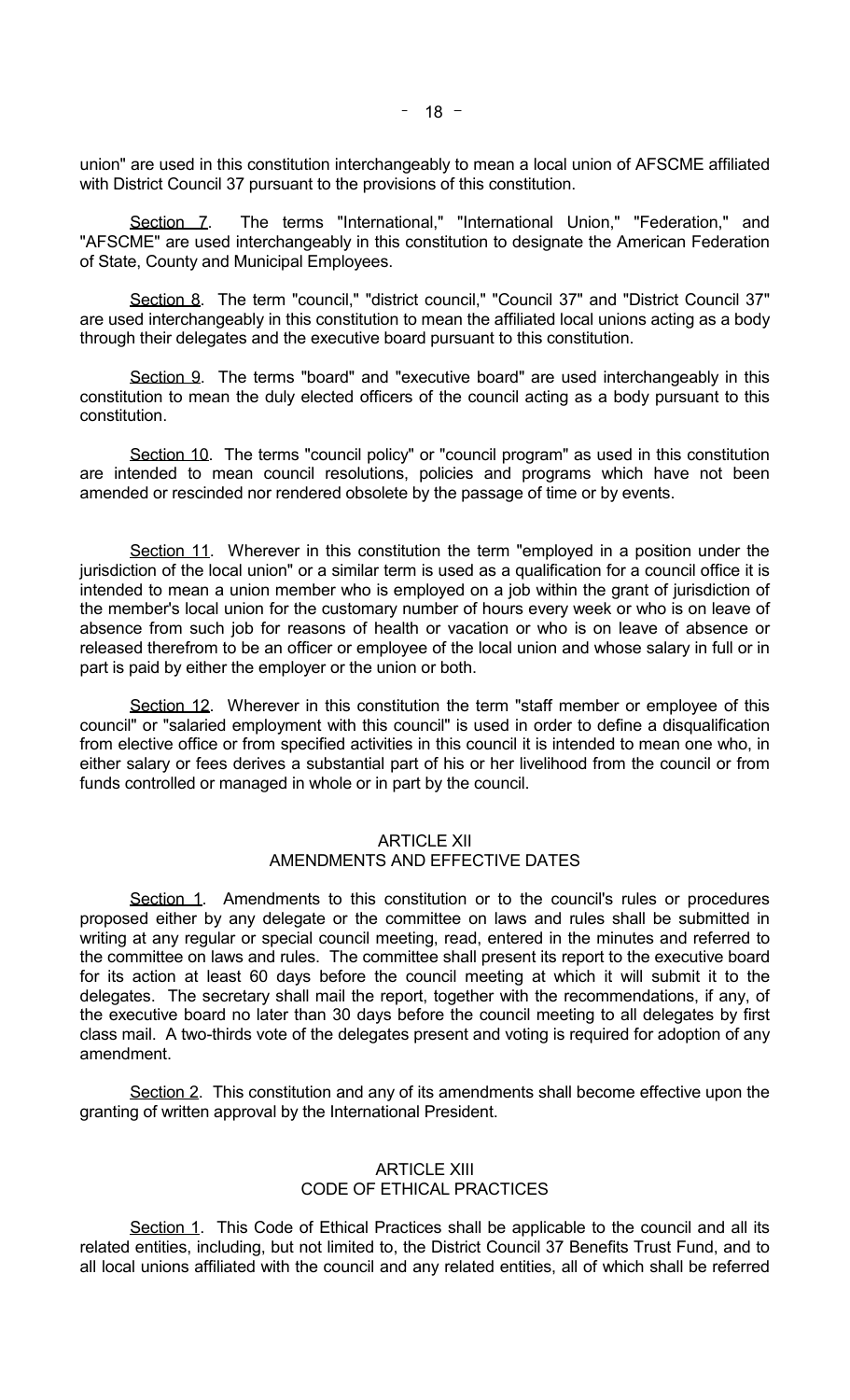to collectively herein as the council.

Section 2. All officers and managerial employees of the council, whether elected or appointed, are under high fiduciary duty and a sacred trust to honestly and faithfully serve the best interests of the membership.

Section 3. No officer or managerial employee of the council shall own or have a personal financial interest which is inconsistent with such officer's or employee's fiduciary duties. In particular, it shall not be permissible for any officer or managerial employee of the council to:

 (a) have a significant financial interest in any firm which bargains collectively with the council;

 (b) own or have a significant financial interest in any firm which does business or seeks to do business with the council;

 (c) make a decision, or cause a decision to be made, concerning a business relationship with a firm in which a parent, spouse, spousal equivalent or dependent child of that relationship, child, grandparent, grandchild, brother, sister, first or second cousin, mother-inlaw, father-in-law, sister-in-law, brother-in-law, son-in-law, daughter-in-law, step sibling or step or foster parent or child, or business partner of such officer or managerial employee has a significant financial interest.

Section 4. No officer or managerial employee of the council shall accept any gift or personal payment that is of greater than nominal value from any employer which bargains collectively with the council, other than regular pay or benefits for work performed as an employee of such employer, or from any business or professional firm which does business or seeks to do business with the council.

Section 5. No officer or managerial employee of the council who serves in a fiduciary position with respect to, or who otherwise exercises responsibilities or influence in the administration of, a retirement, health or welfare benefit fund or plan shall have a significant financial interest in any investment manager, insurance carrier, broker, consultant or other firm doing business or seeking to do business with such fund or plan. For the purpose of this provision, a benefit "fund" or "plan" means a fund or plan sponsored by the council or any local union affiliated with the council.

Section 6. No officer or managerial employee of the council shall convert any funds or other property belonging to the council to such individual's personal use or advantage.

Section 7. Unless otherwise provided for in applicable law, no person who has been convicted of any felony involving the infliction of grievous bodily injury, any crime of dishonesty or any crime involving misuse of abuse of such person's position or employment in a labor organization or an employee benefit fund shall serve as an officer or managerial employee of the council.

Section 8. The procedures for enforcing this Code of Ethical Practices shall be as follows:

(a) The president shall appoint a standing Ethical Practices Committee ("EPC") consisting of three vice presidents of the council, and one local president not serving on the Executive Board, who will serve one year terms and may not be re-appointed until all other vice presidents and local presidents have served on the Committee. The president shall also appoint one executive officer of the council, other than a vice president, who shall chair the EPC. The chair shall be appointed to a two year term and the holder of that office may not be appointed to a subsequent term as chair until each of the executive officers, other than the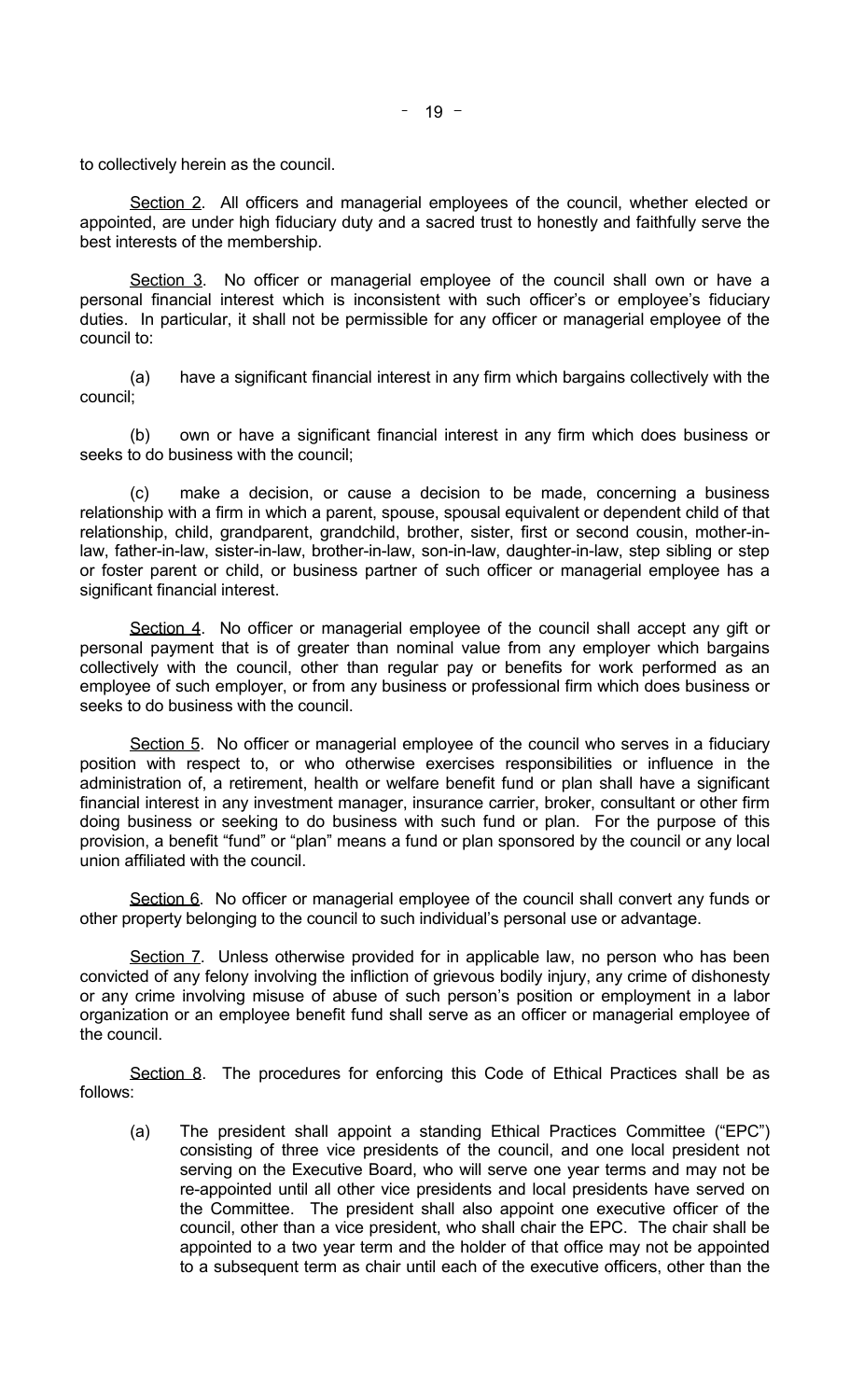vice presidents, has been appointed to one term as chair of the EPC.

- (b) The EPC shall appoint an independent Ethical Practices Compliance Officer ("EPC Officer") to insure compliance with this Code. The EPC Officer shall serve for a five year term and may be appointed to serve one additional term. The position may be full or part-time and may be compensated at a per annum, per diem or hourly rate. Such officer have experience work on behalf of labor unions other than AFSCME and have a legal, accounting or law enforcement background. The EPC shall provide the EPC Officer with a reasonable and sufficient budget to perform the duties set forth herein, to hire staff as needed and to maintain the Officer's independence and the membership's perception that the Officer is independent. By vote of four members of the committee, the EPC can terminate the officer for just cause.
- (c) The EPC Officer shall:

1. Promulgate and disseminate rules and guidelines for the enforcement of this code, subject to the ratification of the council delegates;

 2. Investigate charges of violations of this code in accordance with procedures set forth in (d);

 3. In the absence of a charge, and with notice to the EPC, initiate an investigation where the EPC Officer has reasonable suspicion that an Ethical Code violation has occurred. The investigation shall be conducted as set forth in (d) for investigating a charge; and

- EPC.
- 4. Report on the disposition of all completely investigated charges to the

(d) 1. A charge of a violation of this Code of Ethical Practices may be filed only by a member of a local union affiliated with District Council 37. Such charge must be specific and must, to the extent possible, be supported by substantiating documentation.

2. Unless it is clear on the face of the charge that it does not allege a violation of this Code of Ethical Practices, the EPC Officer shall be authorized and required to investigate each charge that is filed. If, after an investigation, the EPC Officer finds reasonable cause to believe that a violation of this Code of Ethical Practices has occurred, or is occurring, the Officer shall so notify the District Council 37 Executive Director, the EPC, the International President, the charging party, if any, and the subject of the investigation.

3. Pursuant to the procedures of the International Constitution, any member may bring charges on the basis of the finding of the EPC Officer that a violation of the Code might have occurred. If no member otherwise brings such charges, the EPC may file charges with the appropriate trial body and take such action as is necessary and appropriate to pursue the allegations contained in the EPC Officer's report.

 Nothing contained herein shall limit the rights of members otherwise provided for in the International Constitution.

## ARTICLE XIV RATIFICATION OF COLLECTIVE BARGAINING AGREEMENTS

Section 1. All collective bargaining agreements, memoranda of understanding or other agreements which are city-wide in nature or which affect terms and conditions of employment of more than one local union shall be subject to ratification by the members covered by such agreements in accordance with this article.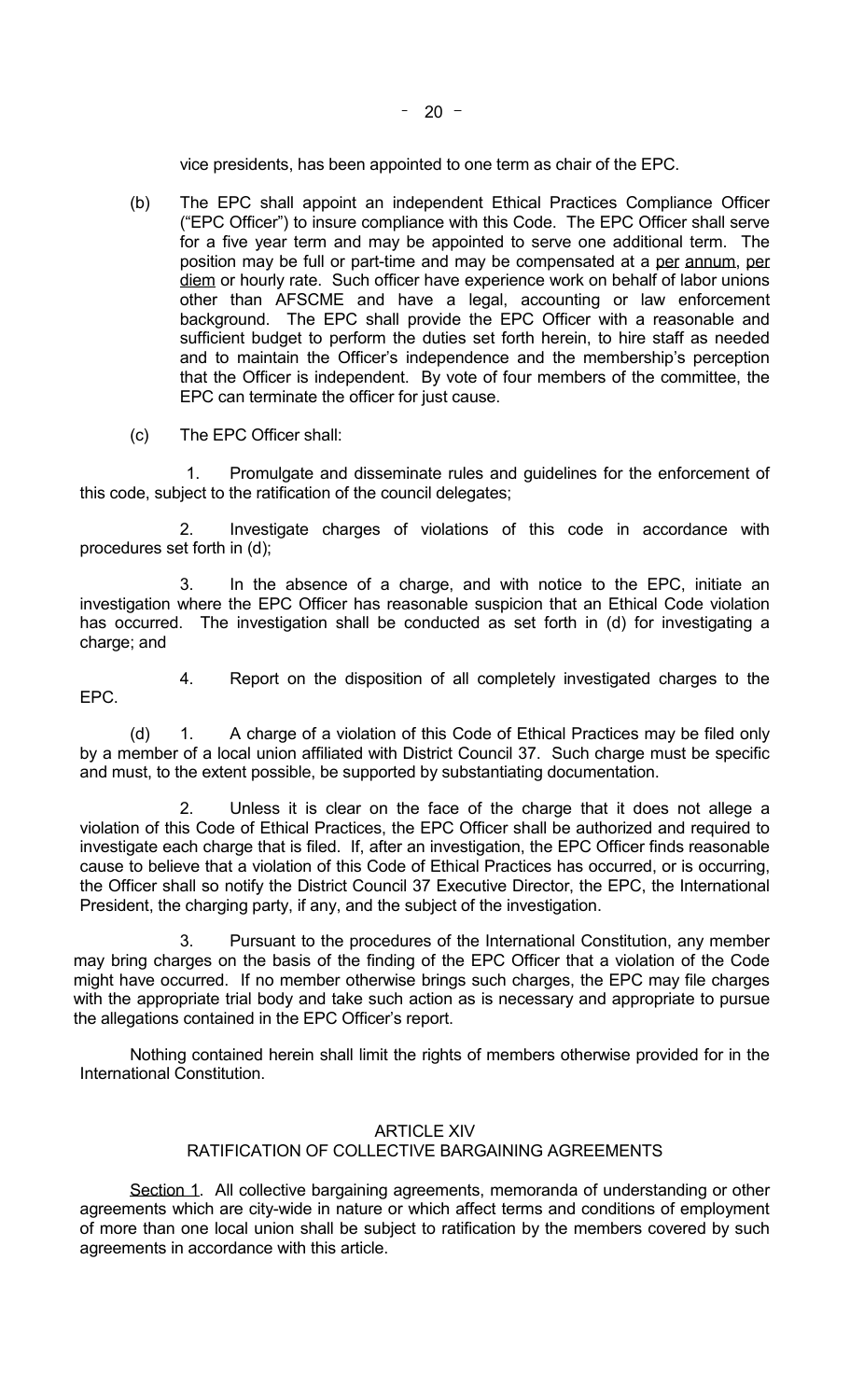Section 2. The Executive Director, or his or her designee, shall promptly determine whether, pursuant to Section 1 of this article, an agreement needs to be ratified. A decision not to conduct a ratification vote may be challenged by a member affected by the agreement. The aggrieved member must file a written complaint with the Ethical Practices Officer appointed pursuant to Article XIII no later than seven days after the member knew, or should have known, that an agreement was to be executed but would not be presented to the membership for a ratification vote. Within two weeks following receipt of the complaint, the Ethical Practices Officer shall review the complaint and determine whether a membership ratification vote is required pursuant to Section 1 and order whatever relief is deemed necessary. The decision of the Ethical Practices Officer shall be final.

Section 3. All votes on the ratification of collective bargaining agreements, as required by Section 1, shall be conducted under the supervision of an independent, outside monitoring agency, firm or qualified individual ("independent monitor") in accordance with the independent monitor's rules, if any, and the minimum standards set forth herein. No officer or employee of the Council or of any affiliated local union shall be permitted to interfere with the independent monitor in performing its responsibilities in carrying out these procedures. The costs of the ratification vote shall be borne by the Council.

Section 4. The balloting in any ratification vote shall be conducted by secret written mail ballot and verified by the independent monitor.

Section 5. In any vote conducted pursuant to this Article, the ballots shall be prepared by or under the supervision of the independent monitor supervising the election. All ballots shall indicate the local number of the member casting the ballot and the ballot package shall include the recommendation of the delegates in council.

Section 6. The independent monitor shall mail the ballot to each member's home address. Members shall be allowed at least fifteen days from the date of mailing within which to mark and return their ballots. A double-envelope system shall be used to protect the secrecy of the ballots and voters shall be provided with a postage-paid envelope, pre-addressed to the independent monitor as may be supervising the election, or to such other neutral location as may be selected by the monitor, to be used for the return of the ballots.

Section 7. The votes in any ratification conducted pursuant to this article shall be tabulated by the independent monitor conducting the ratification vote and the results shall be reported on an aggregate and local-by-local basis. A majority of the valid ballots cast shall be required for ratification. Each member of the Council executive board and each president of a local union having members affected by such agreement shall have the right to observe the mailing and counting of the ballots or to designate another member to observe instead.

Section 8. a. Any member covered by such agreement may challenge the announced result of a ratification vote by filing such challenge with the Ethical Practices Officer no later than seven days after the date on which the result of the vote is announced. Such challenge shall be referred to the Ethical Practices Officer who shall promptly investigate the challenge and issue a report and recommendation to the Ethical Practices Committee. The report shall be made available to any member covered by the agreement on request. The Ethical Practices Committee shall review the report and issue a written decision either accepting the Ethical Practices Officer's report, rejecting the report or ordering a hearing. The hearing shall be conducted according to procedures established by the Ethical Practices Committee.

 b. If the Ethical Practices Committee determines that there were violations in the conduct of the ratification vote that affected the outcome of that vote, the committee shall direct that the ratification vote be return and may, in its discretion, direct that such rerun be conducted in accordance with such additional procedural safeguards as may be required by the committee. Any member covered by the agreement whose ratification has been challenged under these procedures may file an appeal of the Ethical Practices Committee ruling to the council executive board. Such appeal must be filed within seven days after the